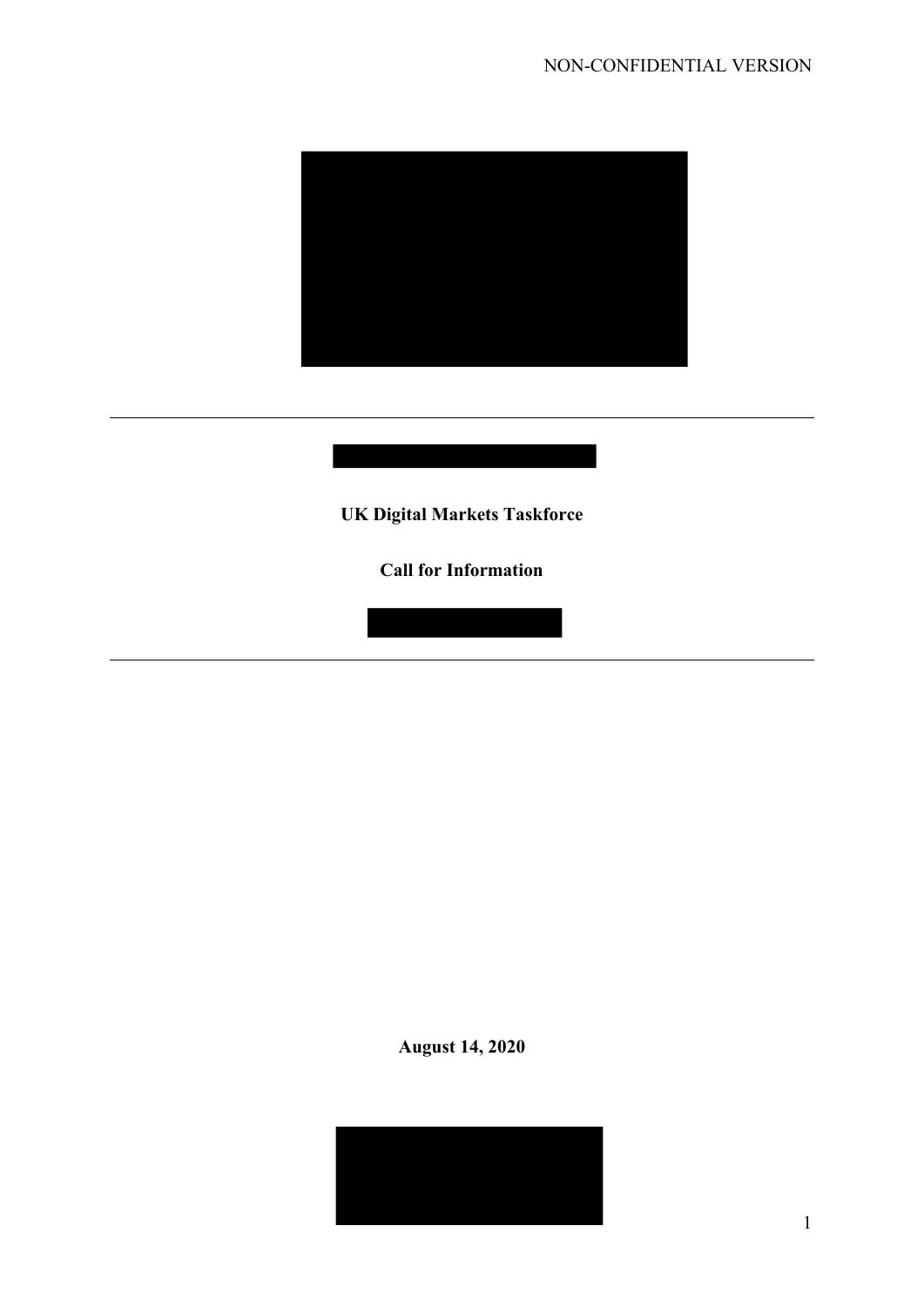## **1. SUMMARY**

- (1) The digital economy has given rise to markets with strong network effects that can be captured and controlled by a single platform, characterised as having Strategic Market Status ("SMS").
- (2) There is a clear incentive for such platfonns to entrench and exploit their market position, and to extend it into neighbouring or other markets.
- $(3)$  The uniqueness and gravity of the situation affecting digital markets warrants consideration of a new code of conduct, comprising general objectives and sectorspecific obligations and prohibitions.
- $(4)$  In particular, a regulatory approach should provide for greater transparency into how SMS platforms operate; require greater interoperability between SMS platforms and others in the ecosystem, including potential competitors; and allow for strnctural remedies that can engender competition.
- (5) Effective competition in such markets can be restored only if the *source* of SMS is addressed as well as managing its effects. SMS, once achieved, need not be regarded as the end of competition, so long as the authorities are empowered to remedy ingrained strnctural issues in appropriate circumstances.
- (6) With SMS designation and the establishment of a clear code of conduct, opportunities to game antitrust procedure and delay enforcement should be considerably fewer. The burden of oversight could be managed with the creation of independent monitoring trustees for each SMS undertaking, with an obligation on the new Digital Markets Unit (" $DMU$ ") to consult with those wishing to compete on the platform and a responsibility to provide periodic reports to the relevant authority.
- $(7)$  Against that background, this submission provides response to the Digital Market Taskforce's (the "Taskforce") Call for Information. The response refers at various points to the Report of the Digital Competition Expert Panel: Unlocking Digital Competition ("the Furman Review") and the CMA's final report (the "Final Report") of its online platforms and digital advertising market study (the "market study").
- (8)

# **2. SCOPE**

### **2.1. Strategic Market Status designation**

*Q.1 The Furman Review refers to 'significant market power,* ' *'strategic bottleneck', 'gateway', 'relative market power' and 'economic dependence':*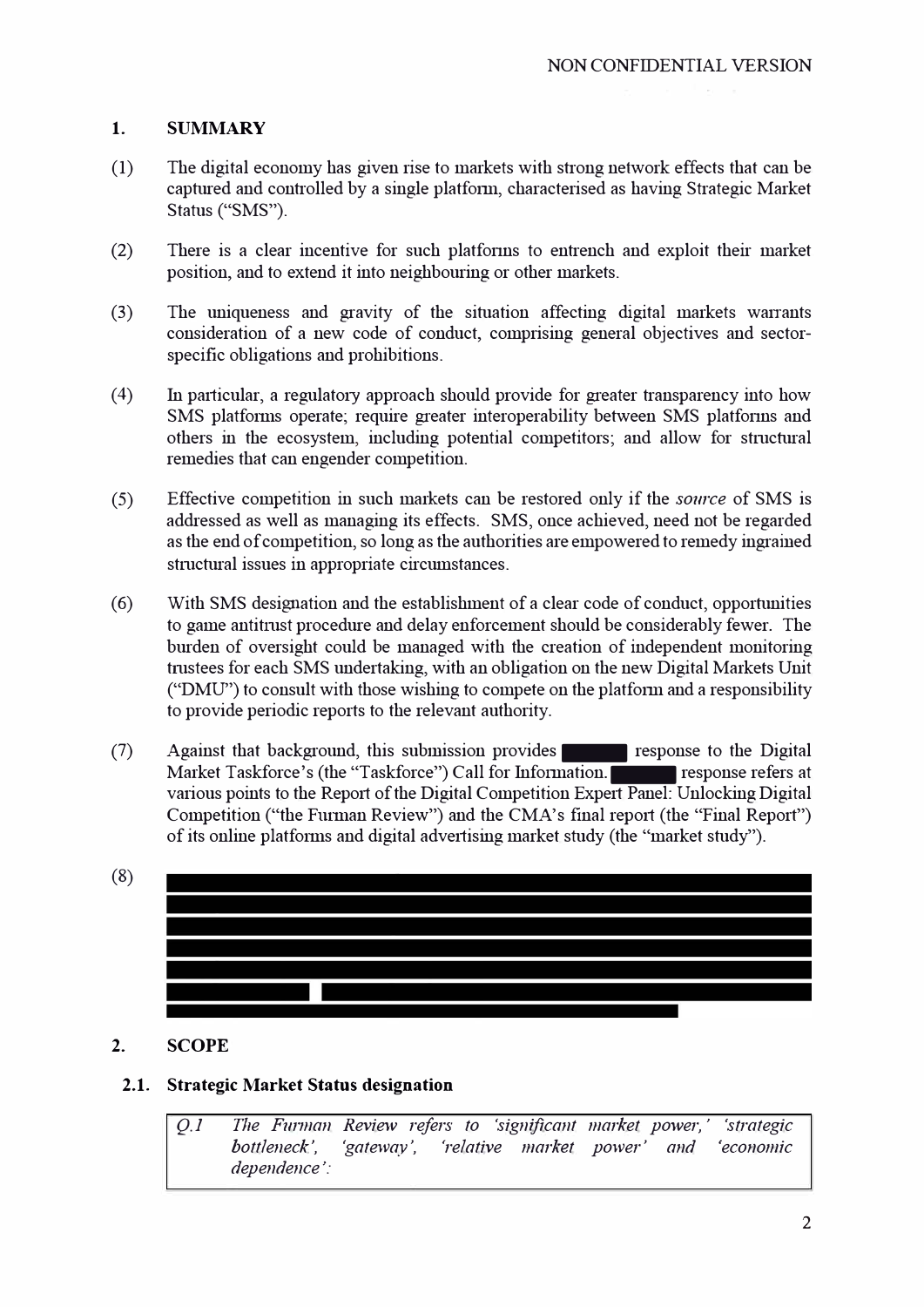- *How should these terms be interpreted?*
- *How do they relate to each other?*
- *What role, if any, should each concept play in the SMS criteria?*

*Which, if any, existing or proposed legal and regulatory regimes, such as the significant market power regime in telecoms, could be used as a starting point for these criteria?*

*What evidence could be used when assessing whether the criteria have been met?*

- (9) The concept of Strategic Market Status, or SMS, needs to be: broad enough to capture all situations where a special pro-competition regime is required; targeted to apply only where such a regime is required; and flexible to capture novel problematic situations that may arise in future.
- (10) To achieve that, the concept could comprise certain conditions to a finding of SMS and exemplar market features that are indicative of SMS.
- (11) Conditions could limit designation of SMS to undertakings meeting the following conditions:
	- a. present on one or more platform or data-based digital markets;
	- b. holding significant and enduring market power in that market, and
	- c. able to materially influence conditions of competition in that market, or an adjacent market, such that other market participants are dependent on the potential SMS undertaking.
- (12) Significant market power could take into account Article 4, Directive 2002/21/EC, the Electronic Communications Framework Directive, which defines significant market power as an undertaking that "*enjoys a position equivalent to dominance, that is to say a position of economic strength affording it the power to behave to an appreciable extent independently of competitors, customers and ultimately consumers.*"
- (13) The condition in (c) would allow the DMU some discretion in its designation of SMS. Given the difficulties of establishing dominance in emerging, fast-evolving and hardto define digital markets, satisfaction of the test should not turn on traditional concepts of dominance alone. It would also enable application of SMS designation to neighbouring, or other, markets to the market in which significant market power is held.
- (14) The test could also refer to a non-exhaustive and non-cumulative list of market features that could indicate an undertaking with SMS, for example:
	- a. digital platform-based markets and/or data-driven business models;
	- b. strong network effects, with limited offsetting effects of multi-homing and differentiation;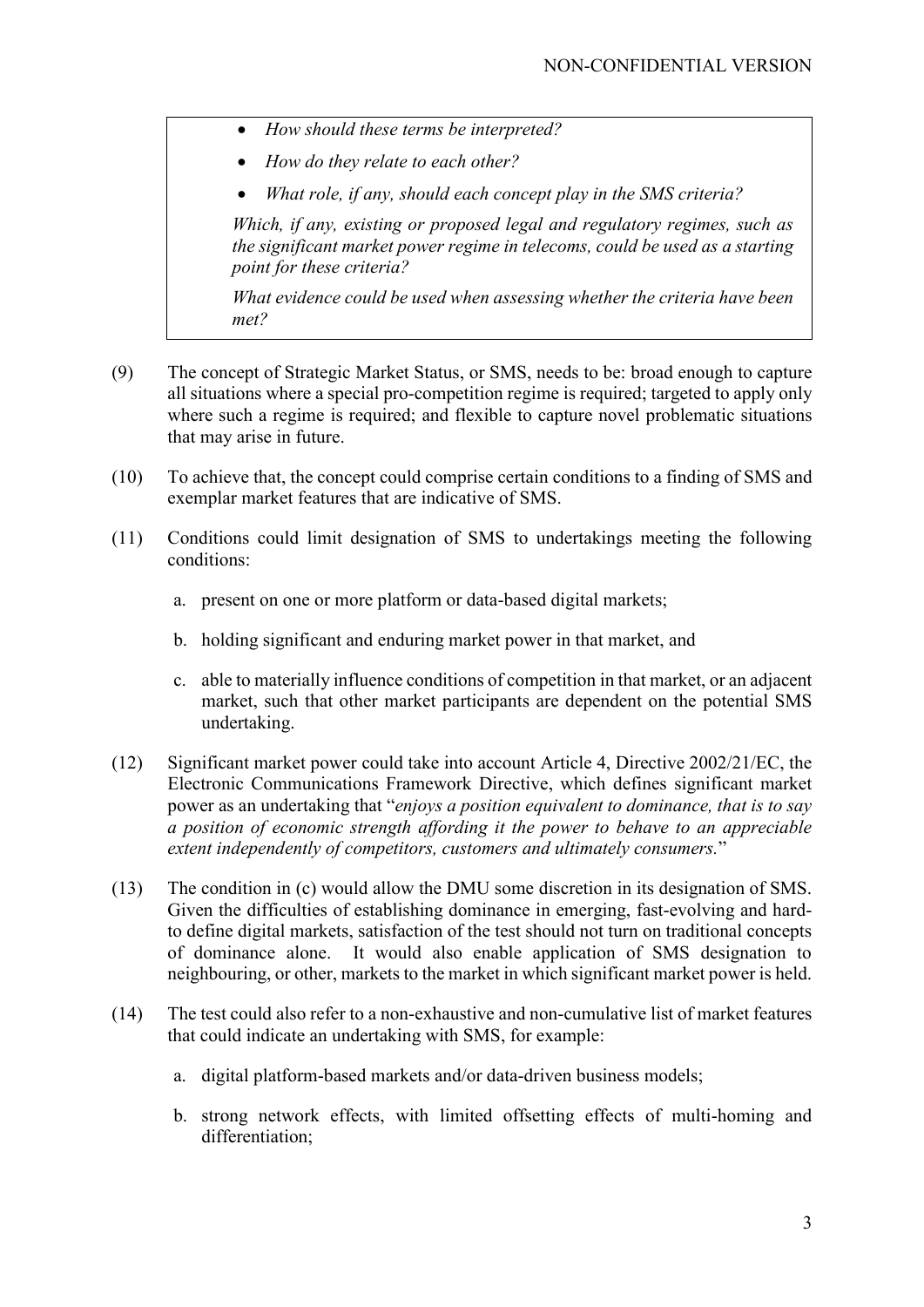- c. the market has tipped, the undertaking has a large market share, and the market position of the undertaking is entrenched. Other undertakings are small by comparison, and are unable effectively to contest the market;
- d. the undertaking's platform acts as a gateway between businesses and their prospective customers. The undertaking can therefore control access to an important part of the market. Other undertakings are dependent on it, have limited bargaining power, and are often subjected to unfair terms in order to do business;
- e. the undertaking can determine the terms on which the market operates, there is a lack of transparency, an ability to discriminate in favour of its own business and customers and/or,
- f. the undertaking is able to leverage its market position in one market to gain a competitive advantage in another market.

## **2.2. Implications of SMS designation**

- *Q.2 What implications should follow when a firm is designated as having SMS? For example:*
	- *Should a SMS designation enable remedies beyond a code of conduct to be deployed?*
	- *Should SMS status apply to the corporate group as a whole?*
	- *Should the implications of SMS status be confined to a subset of a firm's activities (in line with the market study's recommendation regarding core and adjacent markets)?*
- (15) The Furman Review envisaged a pro-competition regulatory regime "*to provide every chance for competition to succeed in digital markets, tackling the factors that lead to winner-takes-most outcomes and to that position becoming entrenched. By using procompetition rules and frameworks that open up opportunities for competition, it can deliver a market-led approach*."
- (16) Against that background, the Taskforce rightly identified two main aims of a new regulatory regime: (i) to manage the effects of SMS, and (ii) to address the source of the SMS.
- (17) The introduction of codes of conduct with high-level objectives and more precise principles governing the behaviour of SMS undertakings will go a long way to facilitating more effective competition in the markets in which they operate: both the immediate markets and neighbouring markets.
- (18) However, there are limits to what can be achieved by those means alone. In particular, behavioural rules may not fully address structural competition issues that are often a feature of such markets, and which entrench the undertaking's position.
- (19) SMS designation should empower a Digital Markets Unit to diagnose structural issues that require a more fundamental solution than can be provided by behavioural rules, and to propose bespoke solutions. Accordingly, SMS designation should enable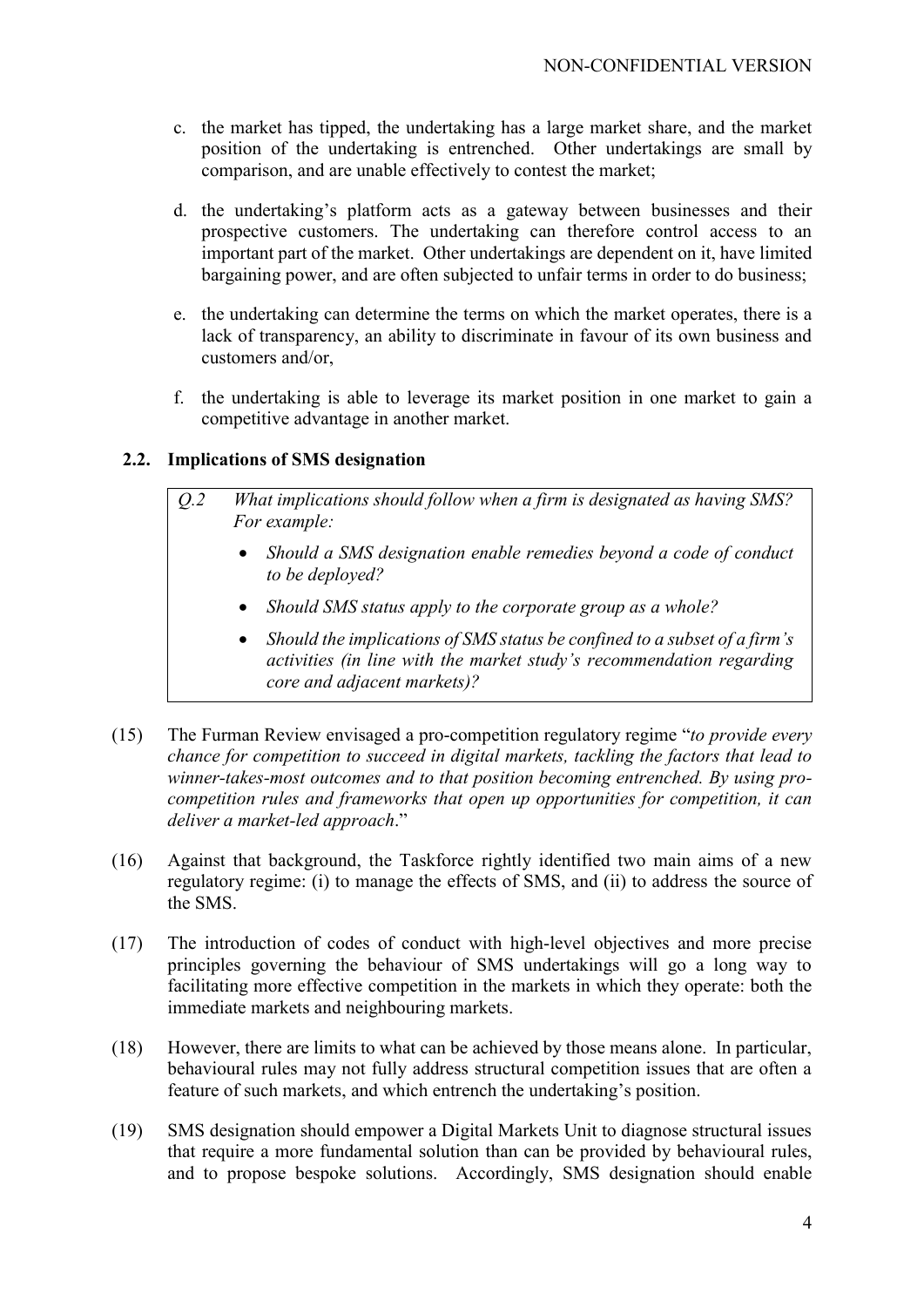remedies to be deployed beyond the scope of the code of conduct. Doing so would help bring about tailored and comprehensive solutions relating both to the source of SMS and to its adverse effects.

- (20) Achieving a comprehensive solution also depends on SMS designation applying to the undertaking's entire corporate group or undertaking. Limiting SMS designation to only part of an undertaking could provide it with means to avoid compliance, for example, by conducting prohibited activity within part of its business not subject to the new regime. Therefore, it would complicate application of the regime, and in any event be unnecessary.
- (21) In particular, the proportionality of the regime can be managed by limiting the application of the code of conduct and remedies to certain markets only: those in which the SMS market position exists and neighbouring markets in which the undertaking can leverage its SMS status to gain a competitive advantage.
- (22) Limitation of the regime's scope in this way has precedent in other regulatory regimes. For example, under the Electronic Communications Framework Directive, an operator with significant market power may be deemed to have such power on a closely related market. This may occur where the links between two markets allow the undertaking to leverage its power from one market to the other. An equivalent approach is appropriate in digital markets, where large online platforms can readily leverage dominance in one market to gain a competitive advantage in another.
- (23) In unconnected markets, where the SMS confers no competitive advantage, there is potentially no need to regulate the undertaking's conduct in the same manner, in which case they should be free to operate and compete as any other undertaking without being subject to particular rules or remedies.

### **2.3. Scope of a new pro-competition regime**

- *Q.3 What should be the scope of a new pro-competition approach, in terms of the activities covered? In particular:*
	- *What are the criteria that should define which activities fall within the remit of this regime?*
	- *Views on the solution outlined by the Furman Review (paragraph 2.13) are welcome.*
- *Q.4 What future developments in digital technology or markets are most relevant for the Taskforce's work? Can you provide evidence as to the possible implications of the COVID-19 pandemic for digital markets both in the short and long term?*
- (24) The Furman Review was correct in both its diagnosis of the core competition problem in digital markets and its suggestion of the most effective and comprehensive solution to it.
- (25) It recognised that the dynamics of certain digital platform and data-based markets leave them effectively uncontestable, which antitrust laws, such as the Chapter I and II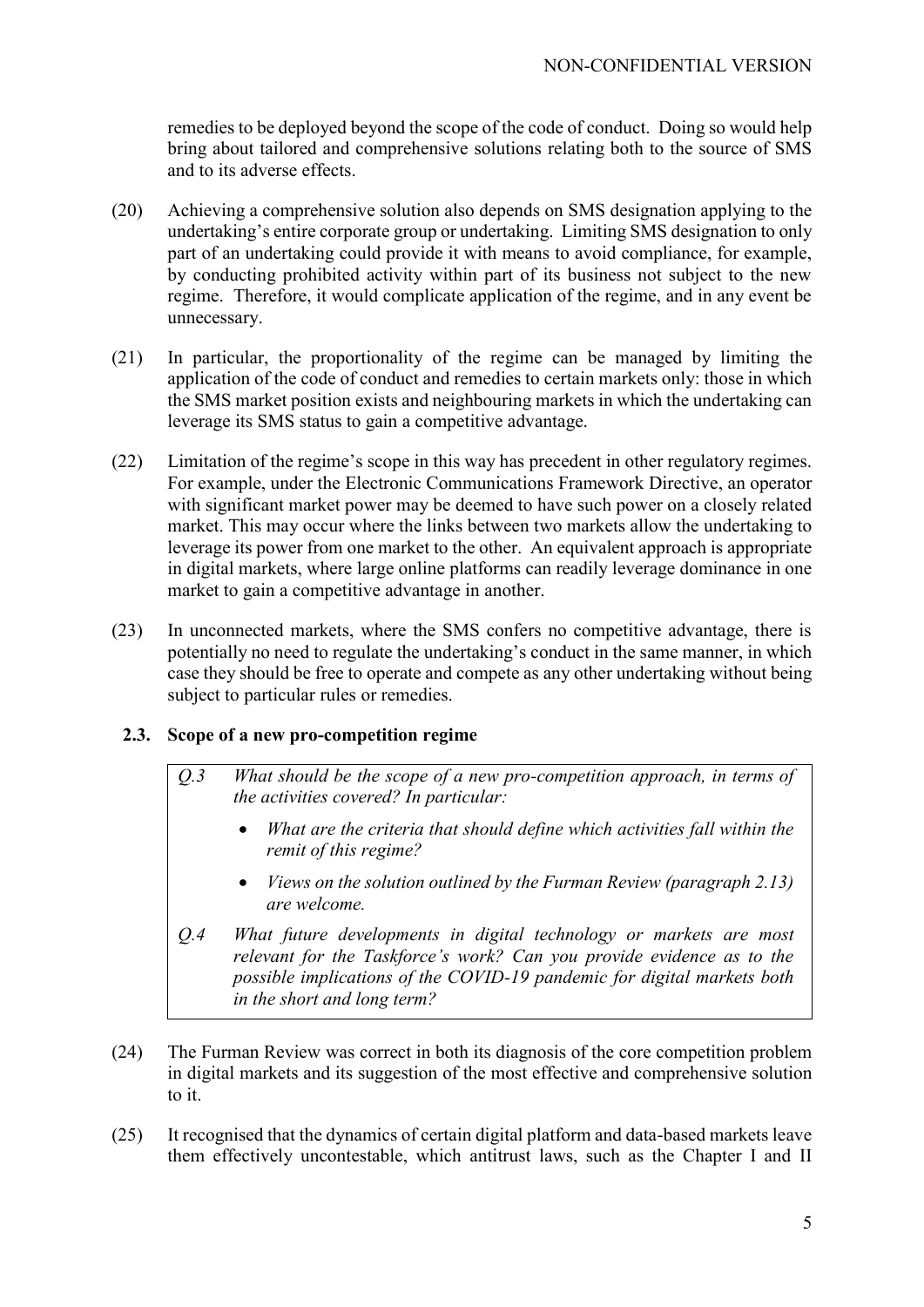prohibitions, are not best placed to address, leading to sub-optimal competitive outcomes:

"*Markets based upon digital platforms, with network-based and data-driven business models, show a tendency to tip towards a single winner. That dominance can be abused in a way that antitrust can seek to address. But even where conscious abuse does not occur, markets can produce better outcomes if they are less concentrated, more contested and more dynamic. In some situations, contesting the market can be an unrealistic goal.*"

(26) The Furman Review chose not to recommend telecoms-style regulation, in which regulators accepted "*the monopoly position of the utility operator while looking to minimise the resulting consequences for competition and consumers.*" It recommended instead an approach that would address the source of the SMS as well as the effects:

> "*The approach this review recommends is instead to use pro-competition policy tools to provide every chance for competition to succeed in digital markets, tackling the factors that lead to winner-takes-most outcomes and to that position becoming entrenched. By using pro-competition rules and frameworks that open up opportunities for competition, it can deliver a market-led approach*."

- (27) There are good reasons to protect competition for the market, including boosting innovation, increasing consumer choice and lowering prices. However, the immediate benefit of such competition in markets with strong network effects does not preclude regulators from taking steps to reduce the likelihood of markets tipping irretrievably or to prevent entrenchment of a winning undertaking's market position. SMS once achieved need not be regarded as the end of competition for the market.
- (28) The ability to restore effective competition to such markets requires remedies that can address the source of SMS and combat ingrained structural features that restrict competition, such as those relating to data access and the interconnected nature of certain technologies across markets.
- (29) Therefore, having designated an undertaking as having SMS, and established a code of conduct, the DMU should be empowered to assess the need for, and impose, special remedies that address the source of the SMS. Such remedies will combat the underlying causes of the competition concerns and ensure a more comprehensive solution with less need for constant oversight of the SMS undertaking. This is addressed in section 3.2.
- (30) The creation of a regime for SMS markets will also place the DMU in a strong position to act quickly to protect competition in future digital markets that are attractive to large operators and liable to tip towards a single winner (for example, technologies that large players may be incentivised to tie to their other offerings, including new and emerging markets for artificial intelligence technologies).
- (31) In designing a new pro-competition regime, it is vital that the regime's scope and the powers of the DMU are clear, including in relation to the interface with and, where necessary, application of existing anti-trust tools (whether applied by the DMU or existing bodies such as the CMA). The goal ultimately is to ensure the new regime is effective and efficient.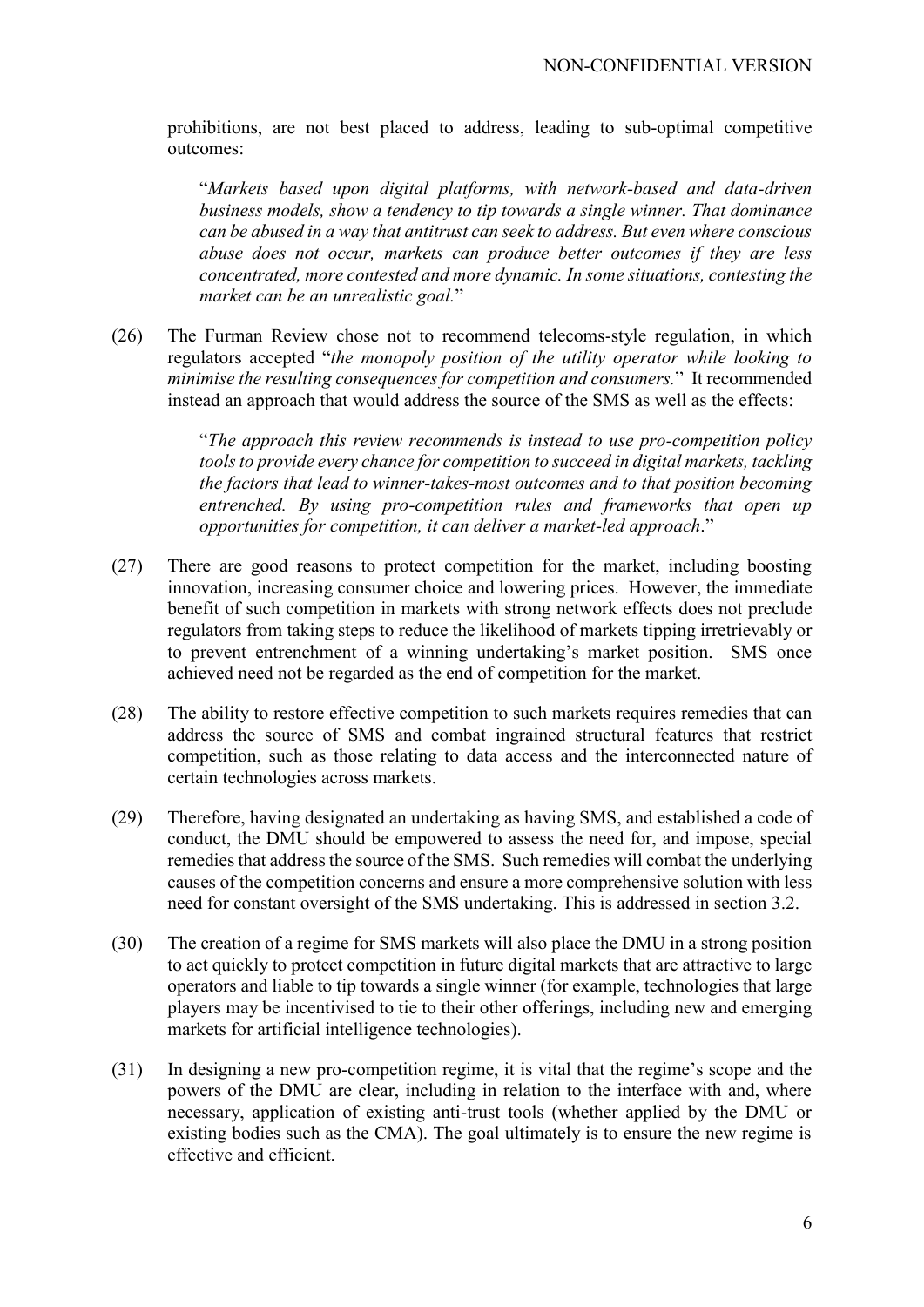#### **3. TOOLS & REMEDIES**

#### **3.1. Managing the effects of SMS on platform users**

#### *(a) The Code of Conduct*

- *Q.* 5 *What are the anti-competitive effects that can arise from the exercise of market power by digital platforms, in particular those platforms not considered by the market study?*
- *Q. 6 In relation to the code of conduct:*
	- *Would a code strncture like that proposed by the market study incorporating high-level objectives, principles and supporting guidance work well across other digital markets?*
	- *To what extent would the proposals for a code of conduct put forward by the market study, based on the objectives of 'Fair trading', 'Open choices' and 'Trnst and transparency', be able to tackle these effects? How, if at all, would they need to differ and why?*



level objectives and more detailed prescriptive mles would do much to manage these anti-competitive effects, by regulating the SMS undertaking's conduct.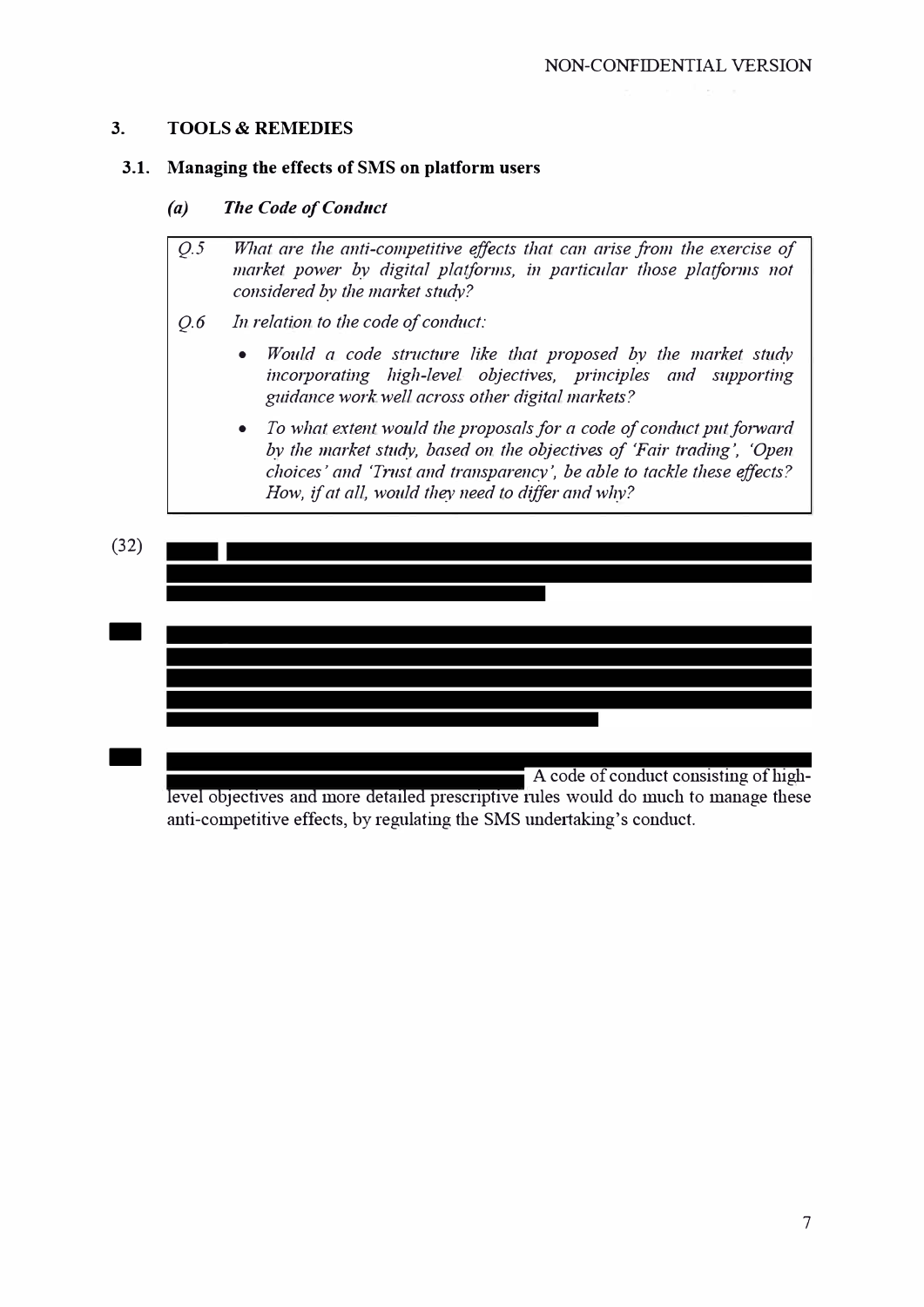- (35) In general, the proposed high-level objectives of *'Fair trading',*<sup>1</sup> *'Open choices'*<sup>2</sup> *and 'Trust and transparency'*<sup>3</sup> are broad enough to capture the spectrum of competition concerns, and arguably reflect what the main regulatory aims should be. Underlying principles and guidance would provide the detail required to ensure clarity as to the SMS undertaking's obligations and applicable prohibitions. Assuming an appropriate governance framework, they would also facilitate effective oversight and swift enforcement in case of non-compliance, as set out in section 4.2.
	- (i) *Transparency*
- (36) Transparency is arguably the most important objective and principle for a number of reasons.
- (37) At its simplest, transparency forces the SMS undertaking to act in accordance with the code of conduct, because it allows regulators (and competitors) to check that an SMS undertaking is compliant and, if not, to take swift enforcement action. It thereby exposes or prevents certain abusive behaviour that might otherwise be concealed or difficult to prove, for example, self-preferencing, which is addressed below.

<sup>&</sup>lt;sup>1</sup> Fair trading means requiring the SMS platform to trade on fair and reasonable terms for services where they are an unavoidable trading partner as a result of their gateway market position. The fair trading objective is intended to address concerns around the potential for exploitative behaviour on the part of the SMS platform. The Final Report identified the following principles that would apply under the fair trading objective: (i) to trade on fair and reasonable contractual terms; (ii) not to unduly apply discriminatory terms, conditions or policies to certain customers; (iii) not to put any unreasonable restrictions on how customers can use platform services; (iv) to act in customers' best interests when making choices on their behalf; and (v) to require use of data from customers only in ways which are reasonably linked to the provision of services to those customers.

<sup>&</sup>lt;sup>2</sup> Open choices means requiring the SMS platform to allow users to choose freely between elements of the platform's services and those offered by competitors. The open choice principle is intended to address the potential for exclusionary behaviour on the part of the SMS platform.

<sup>&</sup>lt;sup>3</sup> Trust and transparency means ensuring that SMS platforms provide sufficient information to users, including both consumers and businesses which transact with the platform, so that they understand how the platform operates and are able to make informed decisions.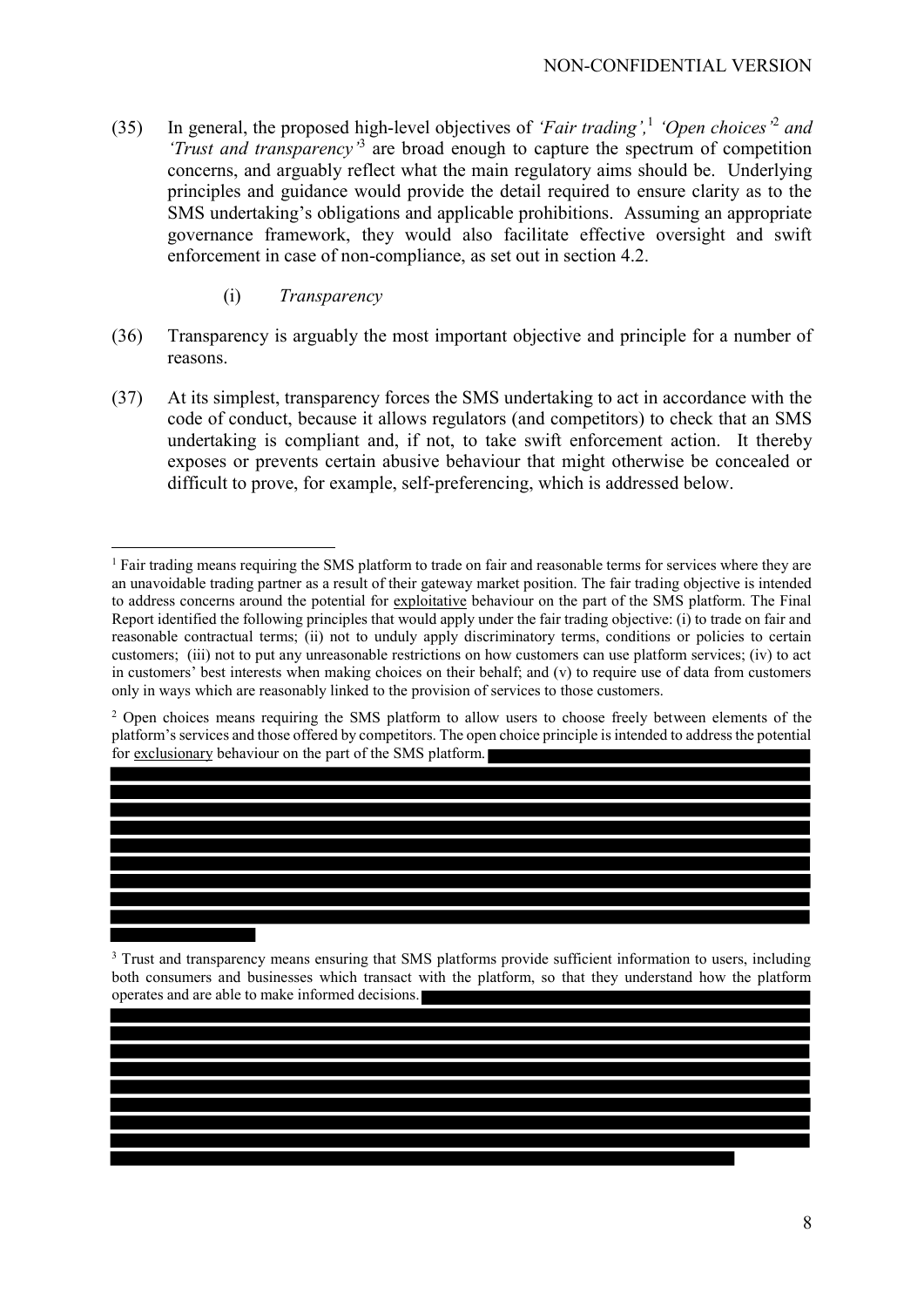- $(38)$  Transparency also affords users of a platform visibility into the product or service they are choosing. For example, independent sellers on a digital marketplace should understand what data a platform will derive from sales, and for what purposes that data will be used. Buyers and sellers of goods from that digital marketplace should have insight into the terms available from the various parties with whom they transact via the marketplace, and into how and why the platform displays the alternatives as they do. Where users of a platform lack this information, they are unable to discern their preferences for competitive alternatives.
- (39) Transparency also implies an obligation on SMS undertakings to provide clear instructions as to how rival technologies should set up in order to interoperate in optimal fashion. As noted below, interoperability is key to ensuring a level playing and reducing the ability of SMS undertakings to leverage their position in one market to generate a competitive advantage in another. The obligation to communicate clear interoperability requirements extends to providing advanced notice of changes that require modification on the part of the rival technology.
- (40) Transparency over service fees, performance data, and internal algorithms and procedures allows users to make a more informed decision about their choice of technology provider, as they would be in better position to compare the SMS undertaking's offering with those of its rivals. This would increase competition and facilitate switching:
	- a. Fee transparency empowers users to assess the relative value for money of rival technology offerings.



b. Performance data transparency likewise increases the ability of users to compare the performance of rival technologies.



c. Transparency regarding how algorithms or other procedures determine results on digital platforms is also critical.

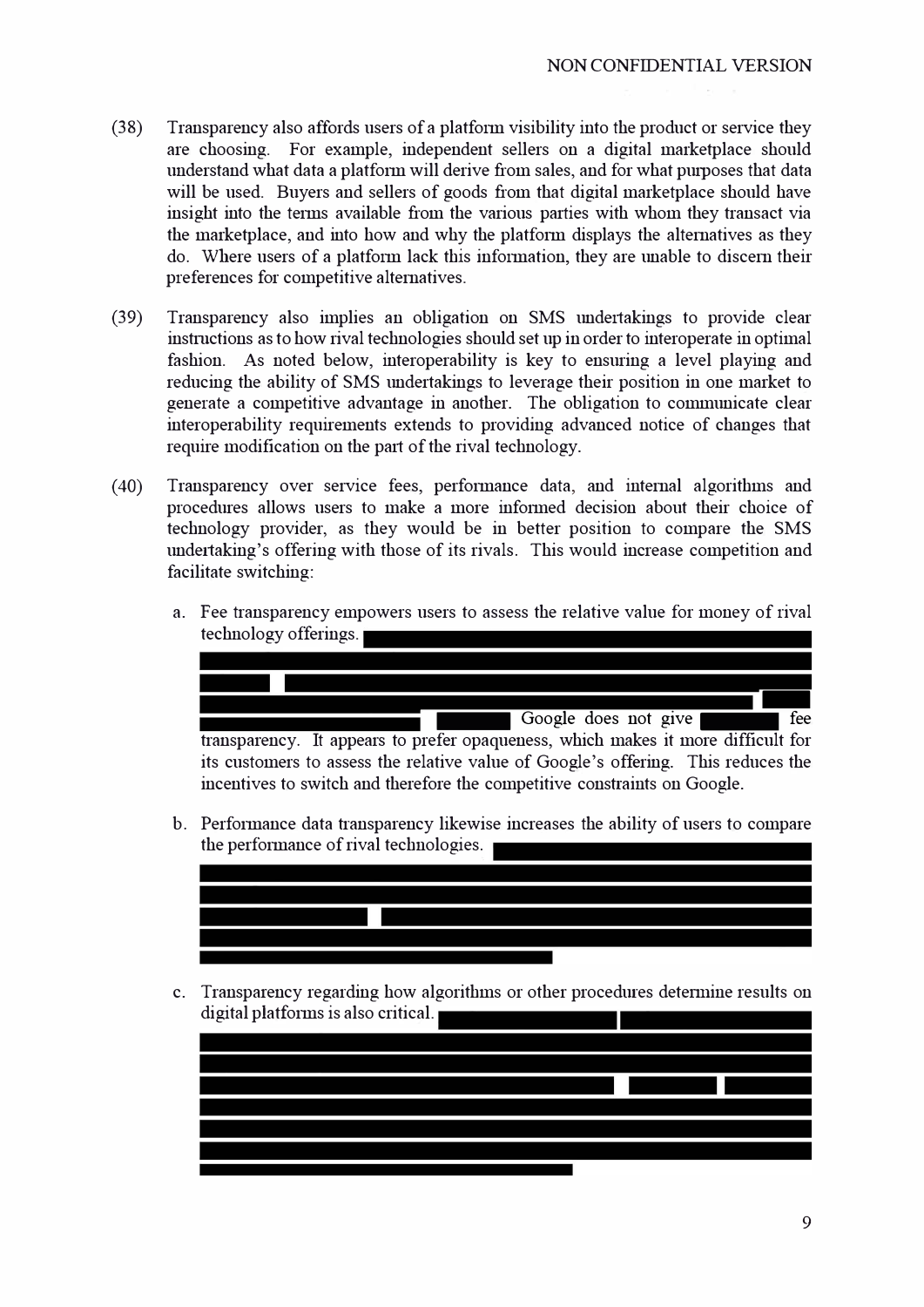- d. Transparency regarding an SMS's use of data is also critical to competition. In particular, users of a platform should have transparency regarding how data might be used by the SMS undertaking, especially for purposes not related directly to provision of services to that customer. They should also have the option to opt out.
- (41) Across a variety of digital platforms, increased transparency is key to affording platform users and regulators insight into the way these platforms operate. Where users understand the terms – regarding, for example, the use of their data, or the platform's policies towards self-preferencing – they can evaluate them and opt for more attractive terms as available from competing platforms, or even create demand for alternative platforms. Where regulators have transparency into platform operations, they can more efficiently identify and remedy the conditions that enable SMS undertakings.
	- (ii) *Interoperability*
- (42) Interoperability is another key factor to prevent tipping or entrenched market power. In particular, interoperability can facilitate innovation and enable expansion by smaller undertakings operating in the same ecosystem as an SMS undertaking. For example, where an SMS undertaking owns and operates a key distribution platform, the ability of competitors to interoperate with that platform is likely to facilitate the availability of competitive alternatives for consumers. Promoting interoperability – and preventing SMS undertakings from imposing policies that limit interoperability  $-$  is critical to enabling competition for the market.

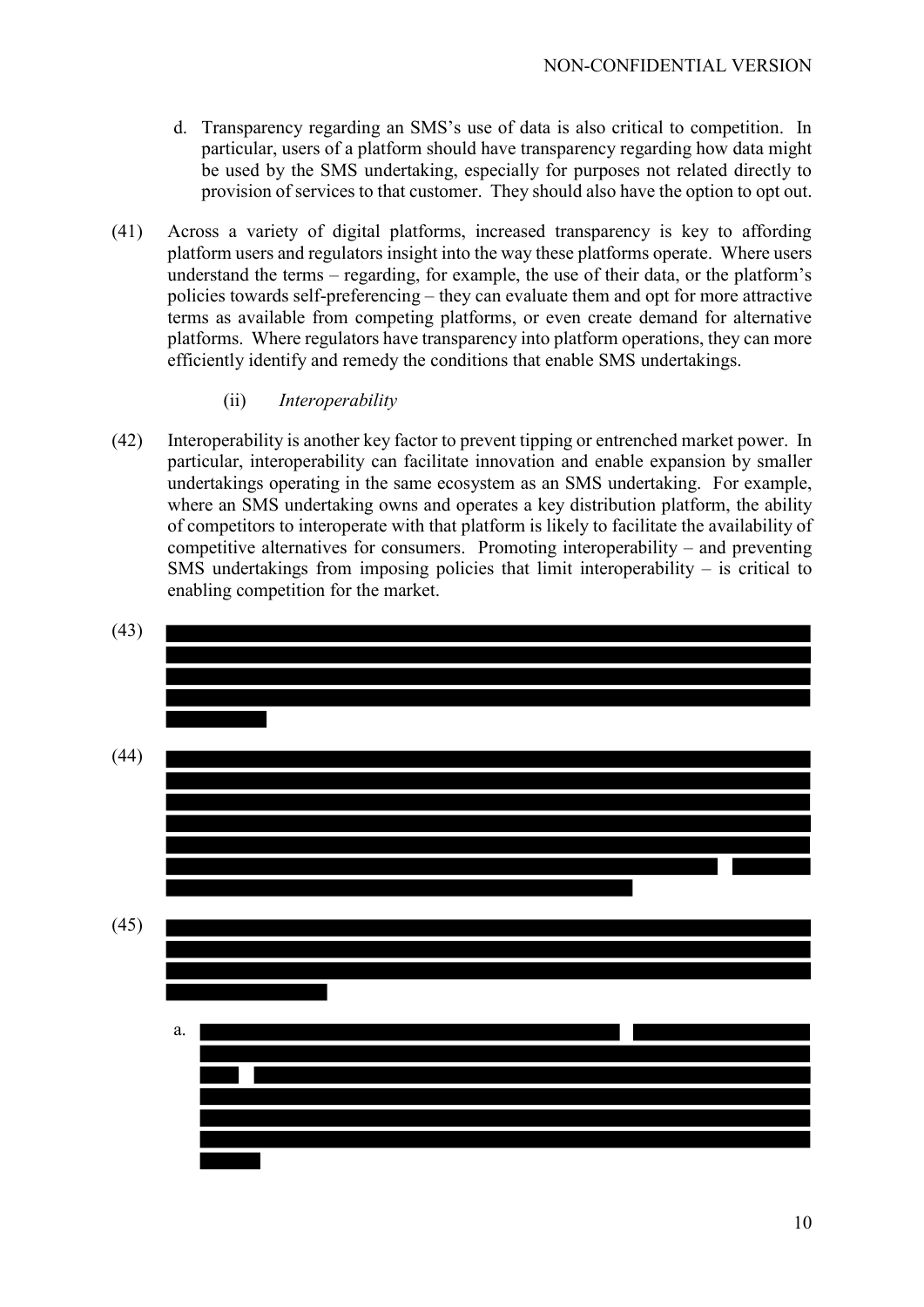

- (46) For a code of conduct to be effective, there must be a general obligation on SMS undertakings to allow rivals to interoperate with their platforms on reasonable terms and in an unencumbered fashion, and furthermore to engage in good faith to foster interoperability. These requirements will enable rivals to reach customers who are inaccessible outside of those platforms, and to compete for those customers. Interoperability is another key to levelling the playing field, increasing switching incentives, and increasing competition.
	- (iii) *No self-preferencing*
- (47) A hallmark of many of today's digital platforms is the practice of self-preferencing. In a variety of circumstances, large digital platforms use their position as both operator of a market and participant in the market to advantage their own products and services over third party products and services, often without the knowledge of the ultimate consumer. For example, there are suggestions that several of today's largest digital platforms display search results to consumers in a way that prioritizes the platforms' own content or products over content or products available from third parties.
- (48) An SMS undertaking that engages in self-preferencing is capable of distorting the market in which it operates. The SMS undertaking's scale and ability to lock in consumers may be capable of extinguishing even the most efficient competitors when it is permitted to use its position as a market operator to preference its own products and services.

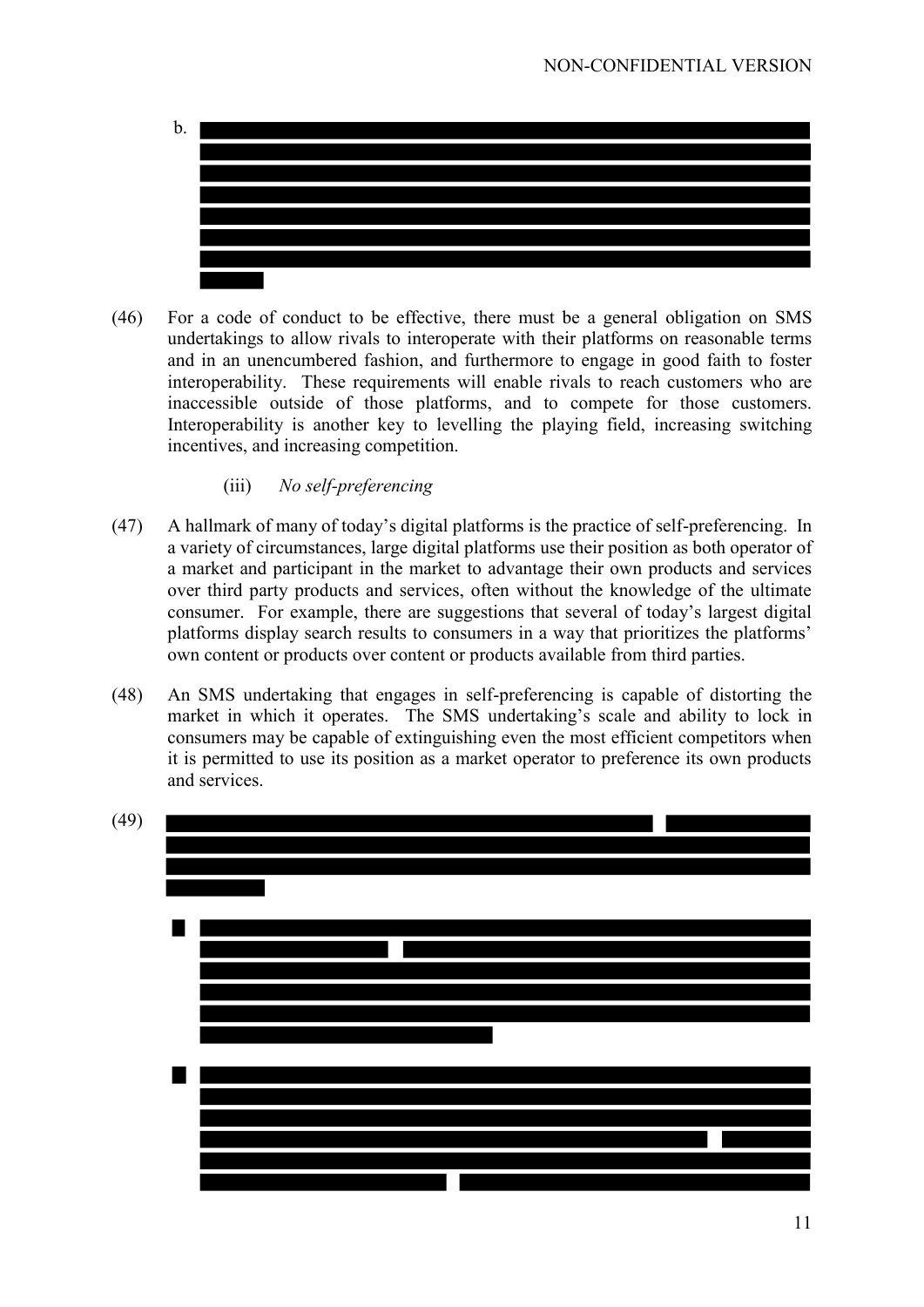- (50) The ability for SMS undertakings to self-preference is greater where there is a lack of transparency, which allows actions to go undetected or makes them more difficult to prove. Therefore, greater transparency will go some way to reducing self-preferencing incentives and opportunities. However, in other instances, self-preferencing may be more blatant, with the SMS undertaking making no attempt to conceal its actions, or doing so under the cover of spurious justifications. Therefore, a general prohibition of self-preferencing within the code of conduct is essential to reducing this behaviour.
- (51) However, a prohibition by itself is unlikely to be sufficient. In circumstances where the SMS undertaking has complementary and interconnected activities, the incentive to self-preference is strong. The undertaking has a ready means to confer a material competitive advantage on other parts of its business at the expense of rivals. Therefore, as suggested in the market study, a more structural solution is also required, for example, functional or operational separation of complementary and interconnected technologies. This is considered in more detail in section 3.2.
	- (iv) *Data access & portability*
- (52) A fourth critical factor is the collection and use of data, and the ability (or inability) of third parties to access and make use of that data. Given their scale and number of consumer touchpoints, SMS undertakings are typically well-positioned to collect data from consumers who use their platforms. They may also be able to collect data from their competitors. For example, a content distribution platform with SMS status might condition access to the platform on a rival content provider's agreement to allow the SMS undertaking to gather data about its programming and audience, thereby enabling the SMS undertaking to foreclose competition from that rival.
- (53) Through the collection of data from both customers and competitors, SMS undertakings gather insight that can be used to target particularly threatening competitors, depriving consumers of emerging alternatives and further entrenching an SMS undertaking's dominance. Where customers or competitors who operate on the SMS platform are prevented by the platform from using their data or insights outside the platform, the problem becomes even more acute.

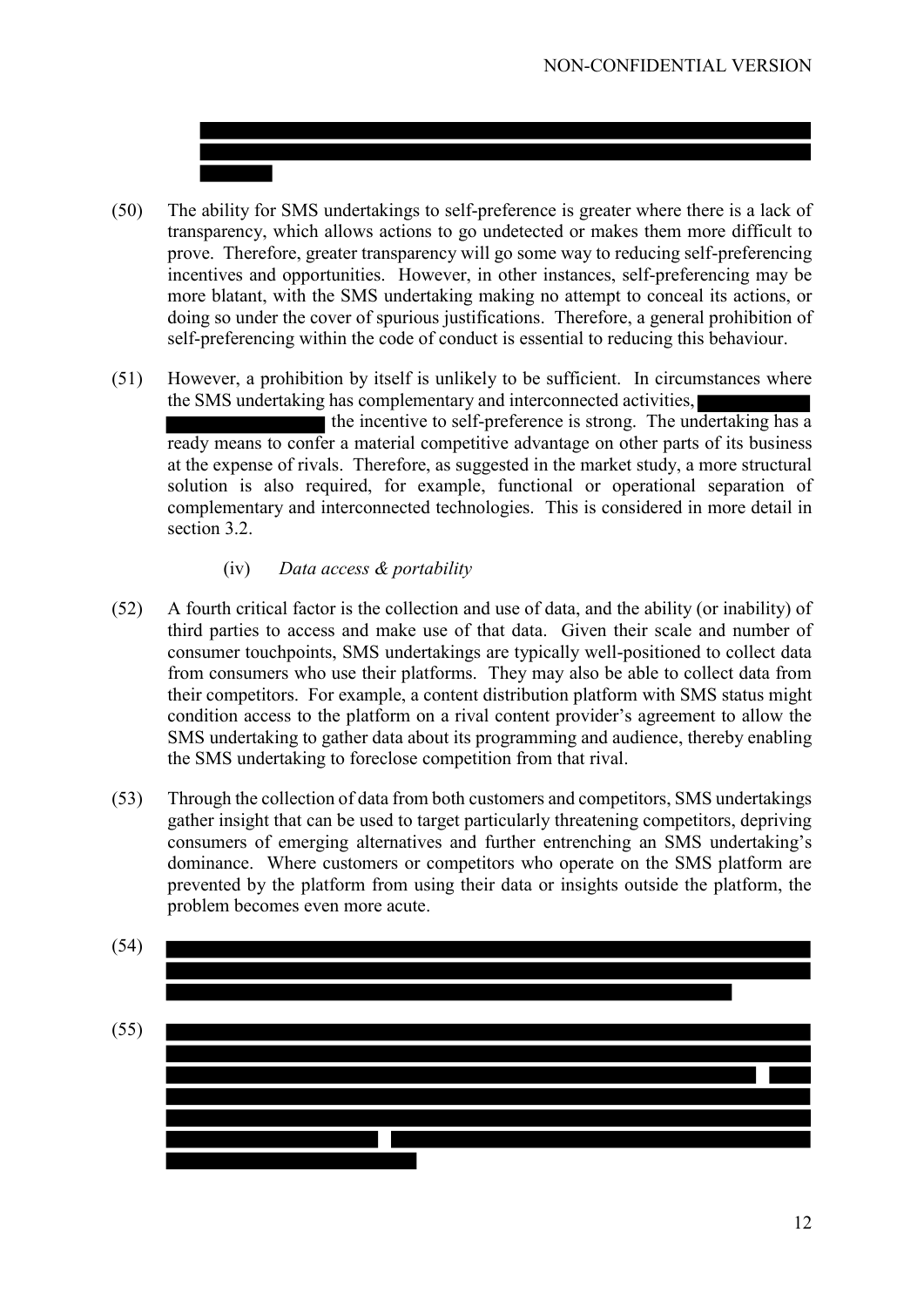

(57) To some extent, such conduct can be addressed through a code of conduct. For example, a code could require an SMS undertaking to adopt industry-agreed protocols on GDPR-compliant data transfers. However, a code of conduct cannot address the core issue, which is a material imbalance in access to user data, and in access to users themselves. Where an SMS undertaking is in a position to require data as a condition to access to its platform, and those conditions have an adverse effect on the structure of the market and the competitive alternatives available to consumers, believes that a more fundamental solution is required in the form of tailored remedies, as described in section 3.2.

(v) *No Tying*

(58) A code of conduct should also restrict an SMS undertaking's ability to tie or bundle distinct but connected technologies or services. Whilst there can be efficiency benefits of tied products, the practice allows SMS undertakings to leverage their position in one market to gain a competitive advantage in another. It thereby reduces the possibility for competition on the merits in the connected market.



(60) As set out in section 3.2, obligations against tying might need to be supplemented by remedies requiring functional or operational separation of distinct but connected technologies, including in certain cases, access to data.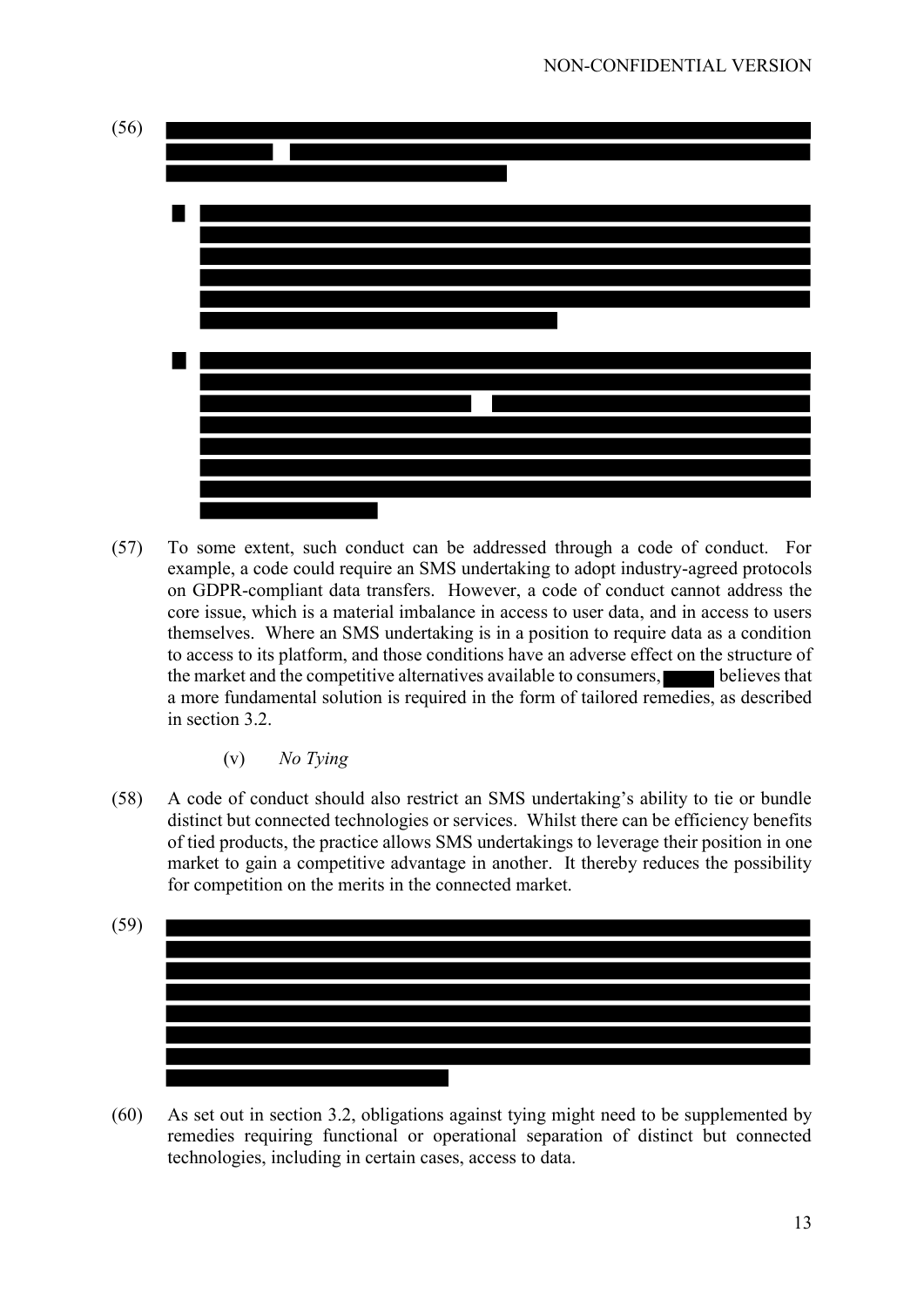#### *(b) Merger control*

- *Q.7 Should there be heightened scrutiny of acquisitions by SMS firms through a separate merger control regime? What should be the jurisdictional and substantive components of such a regime?*
- (61) The Furman Review made several proposals to amend or clarify the UK merger control regime applying to digital platforms. In particular, it proposed:<sup>4</sup>
	- a. a greater focus by the CMA on digital merger cases, since past acquisitions by large digital platforms of technology companies had fallen within the scope of the CMA's jurisdiction, but had not been called in;
	- b. an obligation on digital companies identified as having SMS to make the CMA aware of every intended acquisition;
	- c. changes to the Merger Assessment Guidelines to explicitly reflect the features and dynamics of modern digital markets; and
	- d. changes to the legal assessment of mergers in the digital sector, empowering the CMA to block mergers where they are expected to do more harm than good ('balance of harms' approach), particularly where considering potential competition.
- (62) By contrast, the CMA in the Final Report considered that the merger regime in the UK was broadly fit for purpose.<sup>5</sup> The Final Report referred to the CMA's increasing focus on killer acquisition-type cases, and the CMA's approach in Google/Looker, PayPal/iZettle and Experian/Clearscore,<sup>6</sup> where the CMA took a more 'forwardlooking' approach to assessing potential competition, for example by considering as part of the counterfactual whether the target company might expand post-merger. However, the Final Report indicated that the CMA remained open to considering legislative changes.<sup>7</sup>
- (63) considers that it would be beneficial to grant the CMA jurisdiction over all transactions that involve a SMS undertaking ceasing to be distinct with another enterprise. In other words, satisfaction of the Turnover Test or the Share of Supply test would not be necessary to give rise to a relevant merger situation. The majority of acquisitions by large digital platforms should not go un-notified, as is currently the case.<sup>8</sup> also supports the Furman Review's proposal that SMS undertakings should alert the CMA to proposed acquisitions. While the intelligence unit of the CMA is clearly vigilant to M&A activity, this obligation would be easy to implement as part of a code of conduct, and would provide an extra layer of certainty, in particular for smaller mergers that may not attract press attention.

<sup>4</sup> Furman Review, from para. 3.55.

<sup>5</sup> Final Report, para. 10.31.

 $6$  Google LLC / Looker Data Sciences, Inc merger inquiry; PayPal Holdings, Inc / iZettle AB merger inquiry; Experian Limited / Credit Laser Holdings (Clearscore).

<sup>7</sup> Final Report, para. 10.31.

<sup>8</sup> Furman Review, para. 3.66.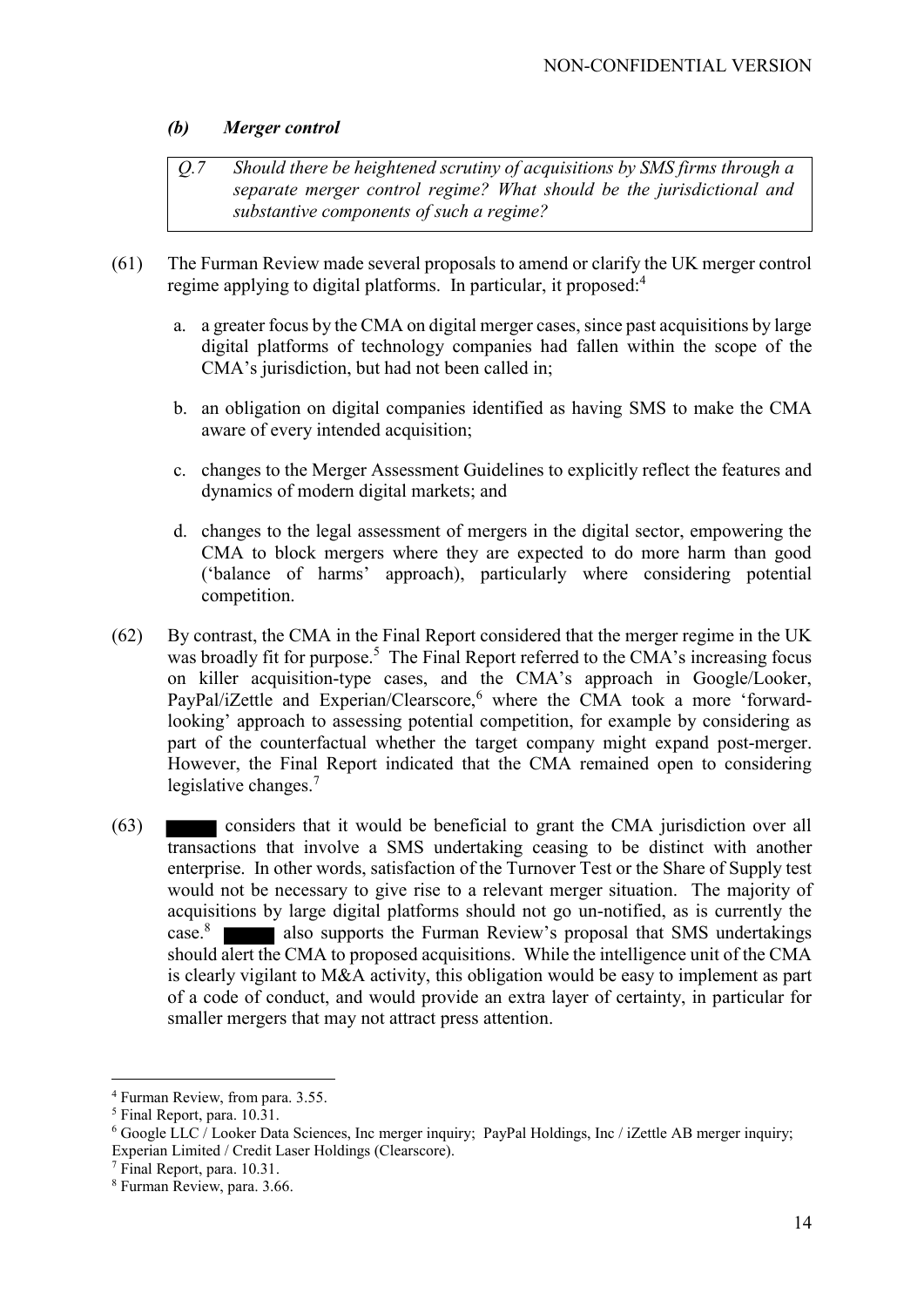### **3.2. Remedies to address the source of the SMS**

- *Q.8 What remedies are required to address the sources of market power held by digital platforms?*
	- *What are the most beneficial uses to which remedies involving data access and data interoperability could be put in digital markets? How do we ensure these remedies can effectively promote competition whilst respecting data protection and privacy rights?*
	- *Should remedies such as structural intervention be available as part of a new pro-competition approach? Under what circumstances should they be considered?*
- (64) A code of conduct can set out high-level objectives and underlying principles in order to regulate certain aspects of an SMS undertaking's conduct, including obligations and prohibitions. Such rules can serve to mitigate the worst effects of their entrenched position and their effective control of a digital ecosystem. However, a code of conduct cannot fully restore effective competition on its own.
- (65) A regulatory regime based on a code of conduct alone would be akin to Telecoms regulation, in which regulators accepted "*the monopoly position of the utility operator while looking to minimise the resulting consequences for competition and consumers.*" However, as noted above, SMS once achieved need not be regarded as the end of competition for the market, so long as the DMU can implement special remedies that address ingrained structural issues and thereby enable new competition for the market at issue.
- (66) The market study recognised that the SMS undertaking's urge to use its position in one market to favour its operations in another is strong, and therefore proposed remedies ranging from measures to manage the conflict of interest to full functional separation.
- (67) assesses the available options as follows.
	- a. Functional separation is the cleanest and most effective means of addressing this core structural issue, and once effected would remove the need for monitoring. However, it would also be the most radical. **presumes that the Taskforce** would only recommend separation as an option if other less intrusive measures would be ineffective. 9
	- b. Measures to manage conflicts of interest would typically be insufficient, as they would be too easily disregarded, and compliance would be difficult to monitor.
	- c. Operational separation could bring about lasting change, but only so long as its design prevents circumvention by the SMS undertaking. If not, functional separation would be required.
	- d.

<sup>9</sup> The Final Report noted that "*ownership separation would be a highly interventionist remedy and the DMU would need to consider the feasibility of the UK acting unilaterally in this area*". See para. 101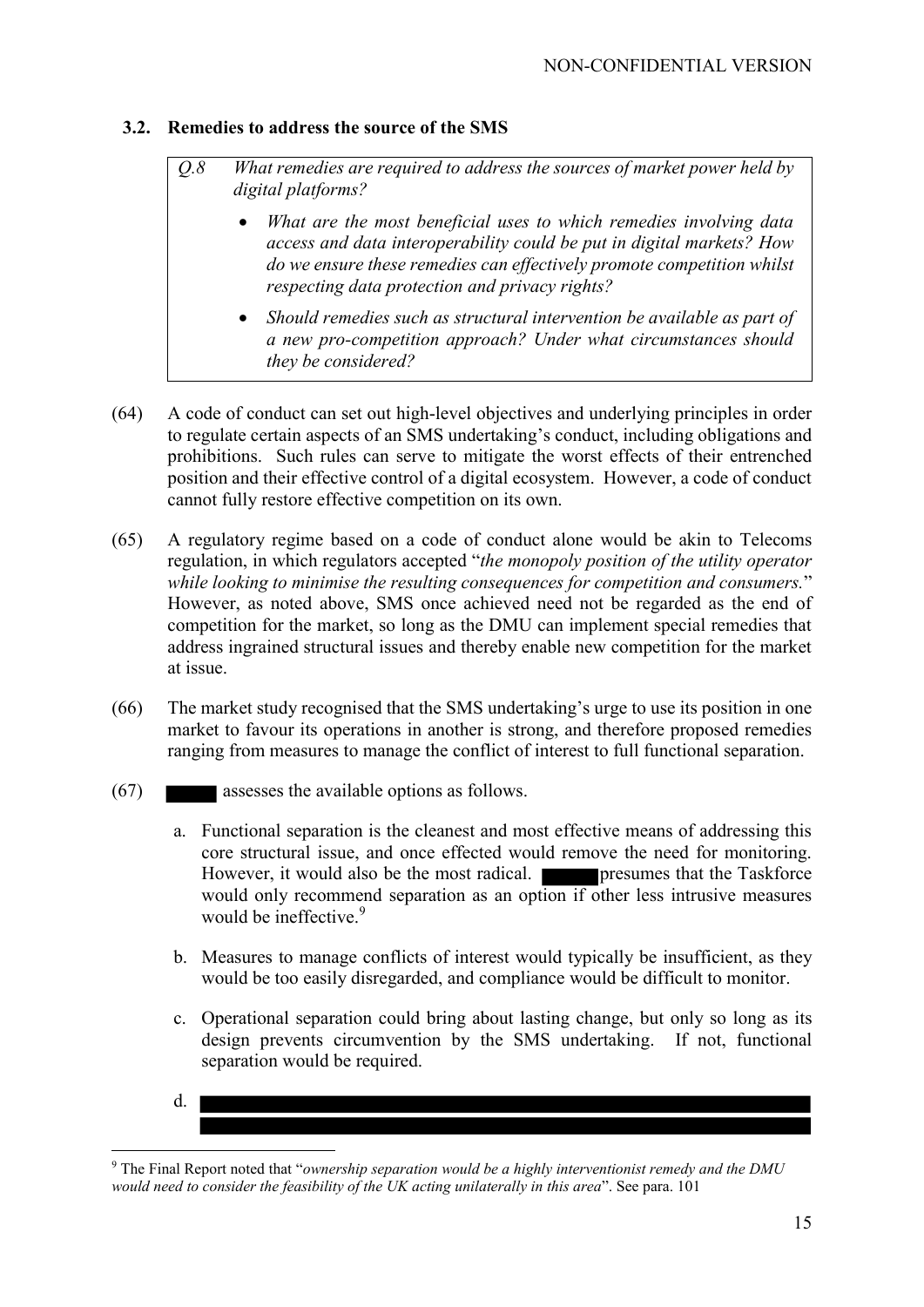

e. The success of separation measures would depend on the degree of separation imposed and the impact of that separation on the SMS undertaking's incentives. In any event, in contrast to functional separation, operational separation would require on-going monitoring by the DMU. More broadly, in markets with a geographic scope that is broader than the UK, success will also depend on the extent to which operational separation imposed on an SMS undertaking in the UK impacts competition more broadly. The Final Report acknowledges that it may be difficult to design an effective approach to implementing operational separation for the UK part of an international business. $^{11}$ 

### **3.3. Market-wide measures**

*Q.9 Are tools required to tackle competition problems which relate to a wider group of platforms, including those that have not been found to have SMS?*

- *Should a pro-competition regime enable pre-emptive action (for example where there is a risk of the market tipping)?*
- *What measures, if any, are needed to address information asymmetries and imbalances of power between businesses (such as third-party sellers on marketplaces and providers of apps) and platforms?*
- *What measures, if any, are needed to enable consumers to exert more control over use of their data?*
- *What role (if any) is there for open or common standards or interoperability to promote competition and innovation across digital markets? In which markets or types of markets? What form should these take?*
- (68) As noted above, consumers can derive important benefits from vigorous competition for the market, including greater innovation, more consumer choice and lower prices. However, the protection of such competition does not preclude regulators from taking steps to reduce the likelihood of a market tipping irretrievably or to prevent entrenchment of a winning undertaking's market position.

<sup>&</sup>lt;sup>10</sup> Final Report, Appendix ZA, para. 29.

<sup>&</sup>lt;sup>11</sup> Final Report, para. 8.199.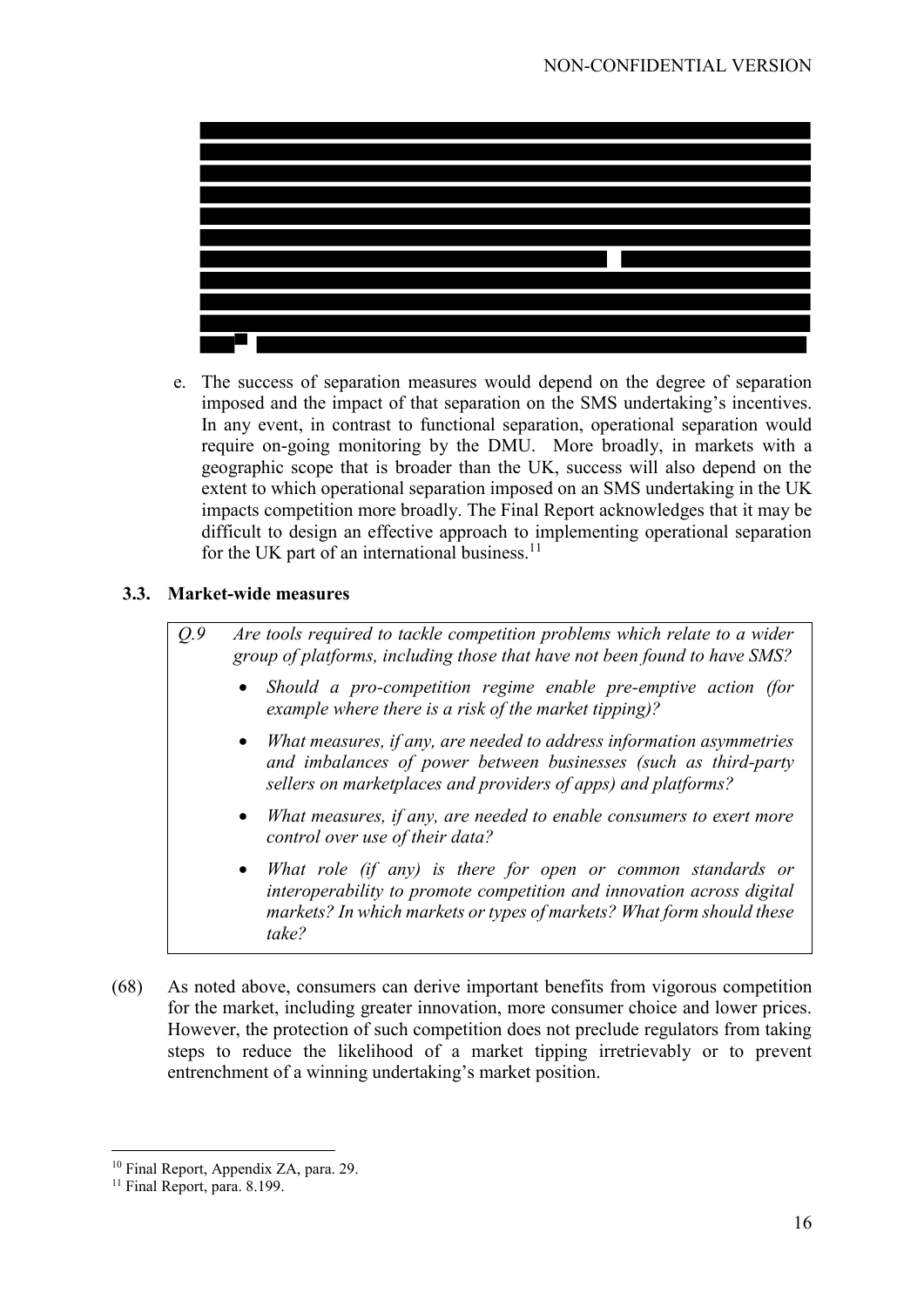- (69) The Taskforce notes the need "*to act with caution to balance the strong incentives the aim of 'winning' a market creates for investment and innovation and the benefits that can accrue for consumers from 'tipped' markets, with the possible long-term consequence for competition and innovation once this goal has been achieved. It is also important to recognise that pre-emptive action may be more likely to lead to unintended consequences and/or undue burdens on business.*"
- (70) agrees that to accurately identify a market at risk of tipping could, in some circumstances, be very difficult. The DMU would have to undertake continual monitoring of a wide range of emerging markets, it would need to make predictions as to future market outcomes and intervene in a timely manner.
- (71) DMU intervention might entail it designating an undertaking as on the cusp of SMS and imposing a code of conduct equivalent to those applicable to other SMS undertakings. Alternatively, it might entail the application of rules to all undertakings on the market. In both scenarios, there would be no guarantee that the DMU would make the right choice for a particular market, and potentially no way of knowing if it did so, even with the benefit of hindsight.
- (72) Therefore, the Taskforce is right to approach the question of pre-emptive powers with caution. However, there is still an important role for pre-emptive action by the DMU.
	- SMS designation should have consequences for the undertaking's conduct in the market in which its SMS arises and in closely related markets, in which it can leverage its significant market power to gain an unfair advantage. Extending the code of conduct to related markets enables pre-emptive action to prevent, for example, the related market from tipping.
	- There is also a role for pre-emptive action in emerging markets in which an SMS undertaking could leverage its position. Such markets might fall outside the scope of related markets identified as being subject to the market power of an SMS undertaking. The ability to bring such markets within scope would likewise enable pre-emptive action and would increase the flexibility and effectiveness of the regulatory regime. If the review of SMS designation takes place at regular multiyear intervals, the DMU could be given the *ad hoc* power to extend SMS designation to new emerging closely related markets outside the regular review process.
- (73) recognizes the importance of consumers being able to exercise appropriate control over the use of their data. However, would caution that any changes should be carefully designed so that they do not serve to strengthen any SMS's existing data dominance.
- (74) As noted in section 3.1(a)(ii), interoperability is vital to the restoration of effective competition **competition** . Therefore, supports efforts to increase interoperability across the market generally.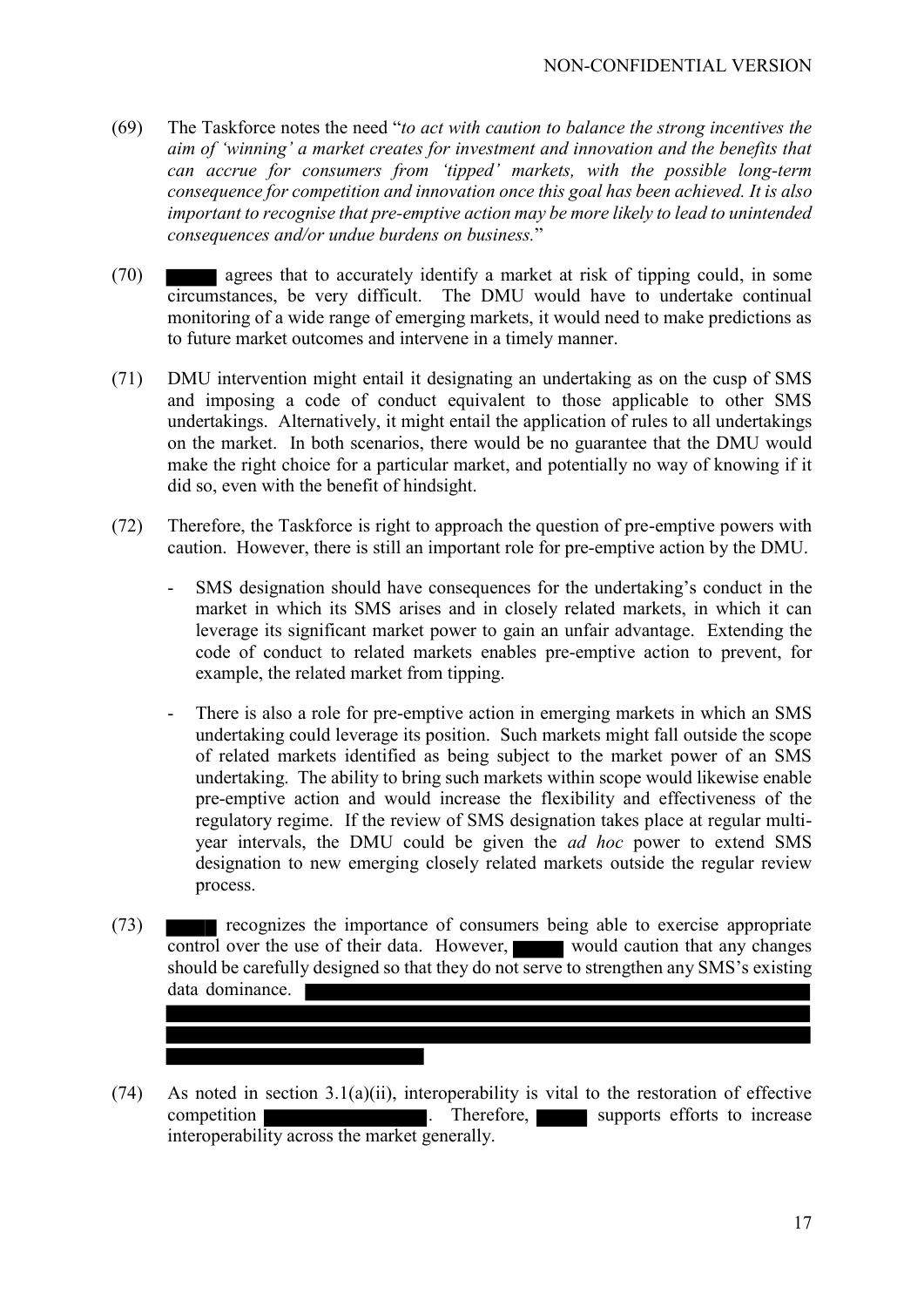## **4. PROCEDURE & STRUCTURE**

#### **4.1. Key characteristics**

*Q.10 Are the proposed key characteristics of speed, flexibility, clarity and legal certainty the right ones for a new approach to deliver effective outcomes?*

(75) agrees that focusing on the proposed key characteristics of speed, flexibility, clarity and legal certainty will help to create an effective regulatory regime. However, to the extent that these principles conflict with one another, the procedural framework should be designed to prioritise the preservation of competition. In the section below, expands on how these characteristics might be achieved in the design of the procedural framework.

### **4.2. Procedural framework**

*Q.11 What factors should the Taskforce consider when assessing the detailed design of the procedural framework – both for designating firms and for imposing a code of conduct and any other remedies – including timeframes and frequency of review, evidentiary thresholds, rights of appeal etc.?*

(76) The design of the procedural framework will have a material impact on the effectiveness of the new regulatory regime. The regime must provide for close and ongoing scrutiny of SMS undertakings on a broad basis, and the DMU must be able to act swiftly and decisively to enforce respect for the code of conduct and applicable remedies. Antitrust enforcement is ill-suited to this task in part because it is necessarily targeted, but also because defendants have been able to delay proceedings, and monetary fines have not deterred them from recidivism. The design of the procedural regime must help to address these shortcomings.

#### *(a) Enacting the necessary legislation*

- (77) The new regulatory regime should be introduced as a matter of urgency to avoid the material risk of further harm to competition, and entrenchment of the position of SMS undertakings while the Taskforce implements the new regime.
- (78) To expedite the process, and where further consultation is required in certain markets, the Taskforce could propose staggering implementation of the regime. Legislation empowering the DMU to designate SMS, to establish codes of conduct and to impose remedies could be introduced in short order.
- (79) The pace at which the DMU would exercise those powers would depend on the extent of its understanding of the issues facing particular sectors. For example, in digital advertising, and with the benefit of the market study, the DMU would be in a strong position to take prompt action, designating undertakings as having SMS, introducing a code of conduct and imposing appropriate remedies. Equivalent steps in other sectors may require additional analysis, but should not hold up those where an understanding of the issues and solutions is well advanced.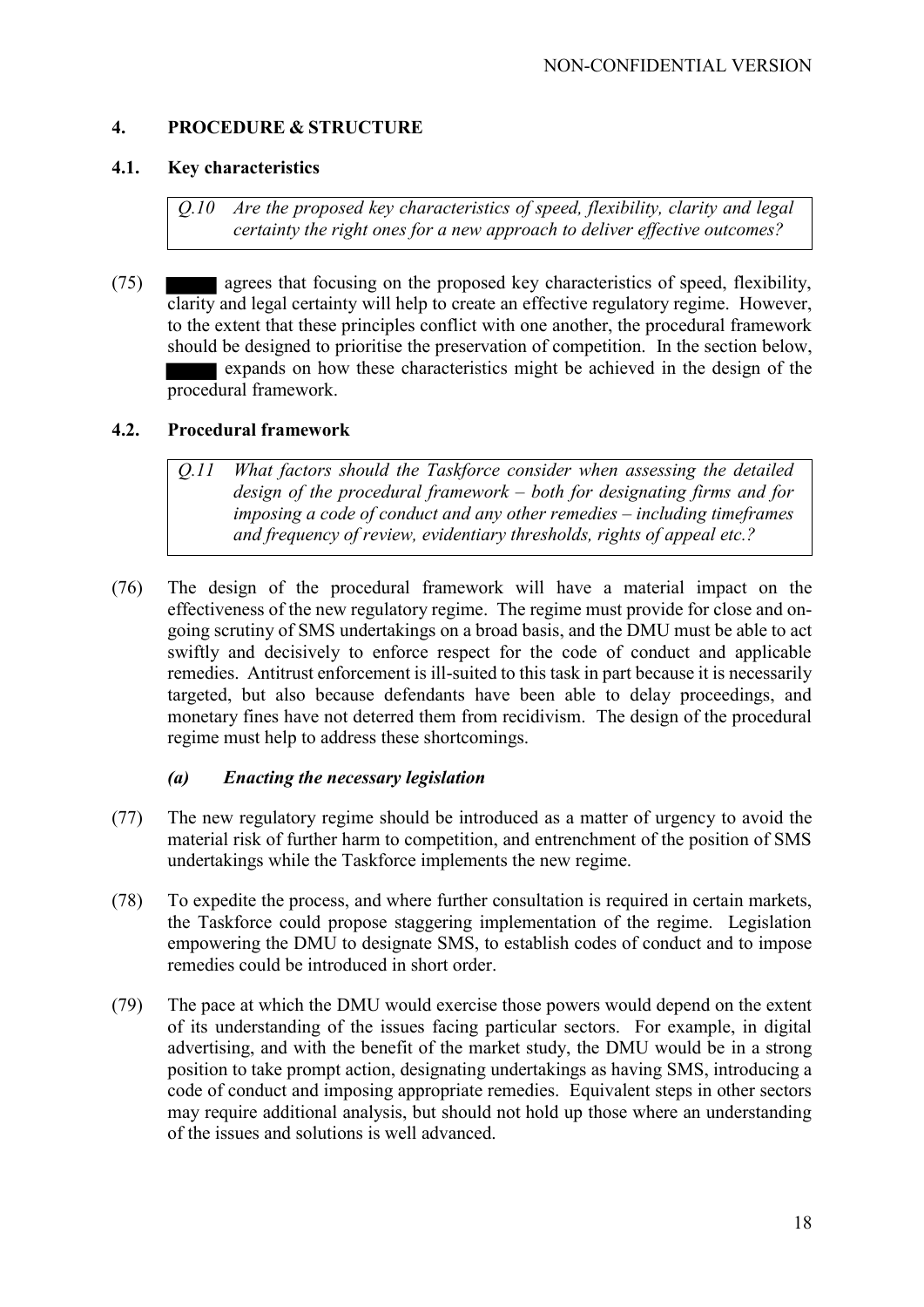(80) notes that the Taskforce currently proposes to provide advice to the Government by the end of the year. That advice should include a recommendation that the legislative process is expedited to the fullest extent possible.

## *(b) SMS designation process*

- (81) has provided substantive comments above about appropriate criteria to determine which undertakings should be treated as having SMS. In addition, provides the following comments on the procedural aspects of the SMS designation process.
- (82) agrees that the regime requires a mechanism so that "*SMS designations can be reviewed, and candidates for new SMS designations can be assessed, within a reasonable timescale*."<sup>12</sup>
- (83) Once an undertaking has been designated as having SMS, reviews of that assessment should not be so frequent as to create a disproportionate administrative burden, but should be frequent enough to enable the DMU to take stock of changes to digital markets, for example, every three to five years.
- (84) To ease the regulatory burden of reviews, the DMU should be able to rely on its previous assessment designating an entity as an SMS undertaking, unless the SMS undertaking is able to demonstrate that the market structure and/or competitive conditions have shifted significantly, requiring the DMU to undertake a more detailed analysis.
- (85) The DMU should be able to undertake ad hoc, own-initiative assessments of whether to designate an undertaking as having SMS, or whether to extend existing SMS designation to new, emerging or related markets.

# *(c) Designing the code of conduct & remedies*

- (86) As noted above, the DMU should be able to designate SMS, establish a code of conduct and impose remedies when it is in a position to do so. This would inevitably result in codes of conduct being introduced for different SMS undertakings at different times. For example, in light of the market study, the DMU will be in a position to act in relation to swiftly and with authority.
- (87) In all cases, the code of conduct must be clear, comprehensive and flexible. As noted above, the CMA's proposal of high-level objectives, principles and supporting guidance is well suited to achieving those objectives.
- (88) However, given the fast pace of change in the digital sector, building in the ability to update or amend the code and its supporting documents will be vital. The DMU should not be restricted in its ability to conduct a review of the code and update it as appropriate, taking into account industry views. Whilst its periodic reviews of SMS designation would also provide an appropriate opportunity to consider the content of

<sup>12</sup> Final Report, 7.70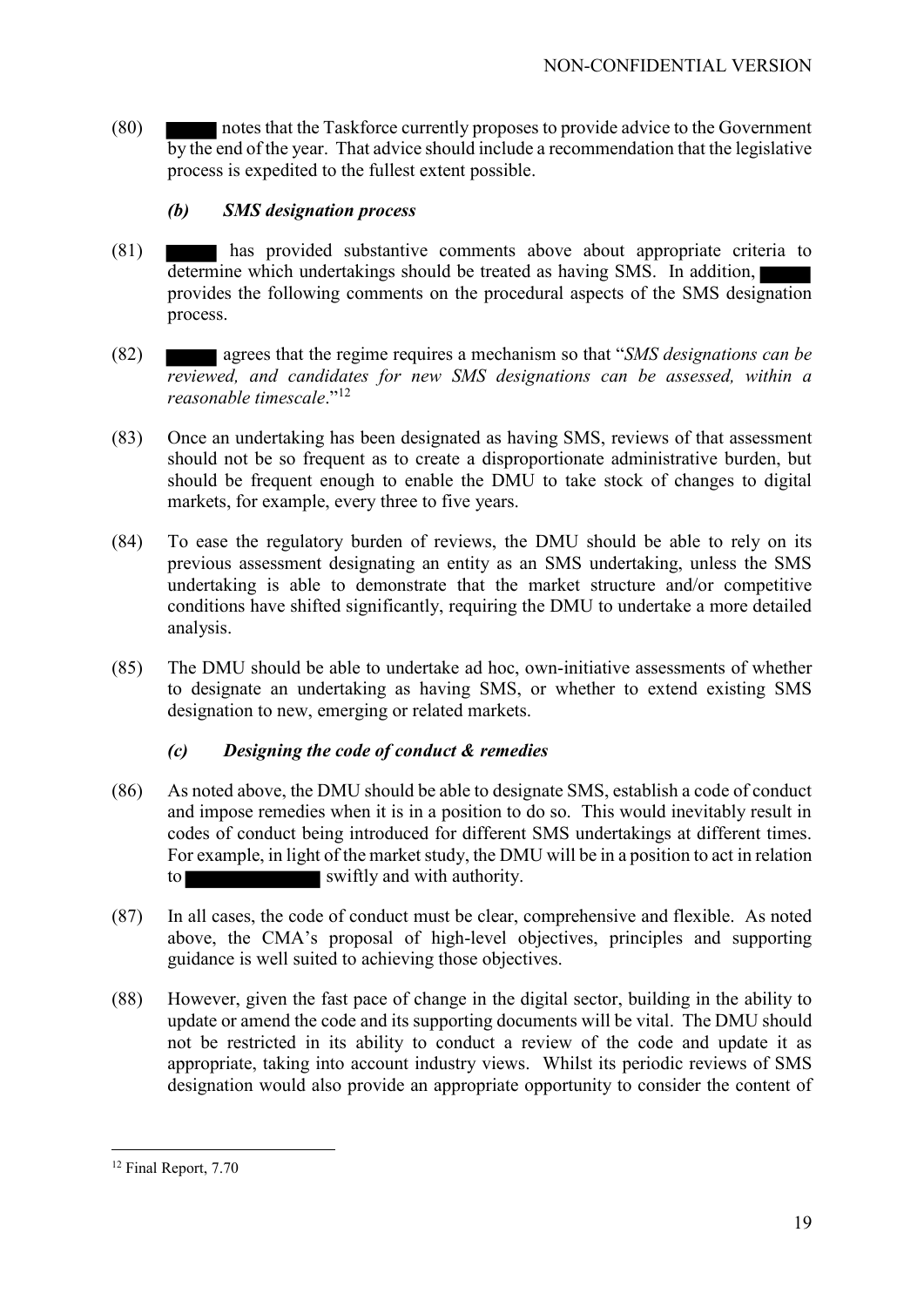the code, it should also be able to carry out such reviews on an ad hoc basis where necessary.

### *(d) Monitoring compliance*

- *(89)* Effective monitoring of compliance is central to an effective regulatory regime. In this context, monitoring will likely be a significant undertaking, given the potential application to a broad range of activities of SMS undertakings.
- *(90)* The Taskforce has proposed the appointment of monitoring trustees to oversee implementation of remedies. That process works well in merger control and antitrust contexts and would be suited to remedies in this context too.
- *(91)* The role of monitoring trustees should arguably be much broader. For example, their appointment could be an immediate consequence of SMS designation, with the trustee being given the on-going task of monitoring the SMS undertaking's compliance with all aspects of the code and any applicable remedies. The trustee could be required to consult with platform users, given the power to request information from the SMS undertaking, and have the responsibility of reporting periodically to the DMU. Market participants should also be given the ability to make a complaint to the monitoring trustee and/or the DMU regarding non-compliance with the code or remedies. That would facilitate the monitoring process and enable swift resolution of concerns.
- *(92)* Appointment of a monitoring trustee would therefore relieve some of the regulatory burden on the DMU. In addition, and most importantly, it would provide an in-depth institutional understanding of the SMS undertaking's operations, create additional incentive for the SMS undertaking to comply, and increase detection of noncompliance.

# *(e) Enforcement action*

- (93) agrees that the DMU should undertake enforcement action within a "*limited, but achievable*" timeframe.<sup>13</sup>
- (94) Creation of a quicker and more fluid enforcement regime than that available in antitrust is achievable due, in part, to important substantive differences:
	- a. Whereas in Chapter II/Article 102 cases a complex assessment of dominance is required, in this context, SMS will already have been established. Therefore, in most cases, it will be a more straight-forward question of whether, as a matter of fact, specific provisions of the code have been breached.
	- b. In addition, a finding of breach would not entail an infringement finding or therefore automatically result in civil or quasi-criminal liability (though of course such liability should not be ruled out). Accordingly, the Taskforce may wish to consider whether there are aspects of the DMU's assessment that could be established with a lower evidentiary burden, without fundamentally obstructing the rights of defence of an SMS undertaking.

<sup>13</sup> Final Report, para. 7.32.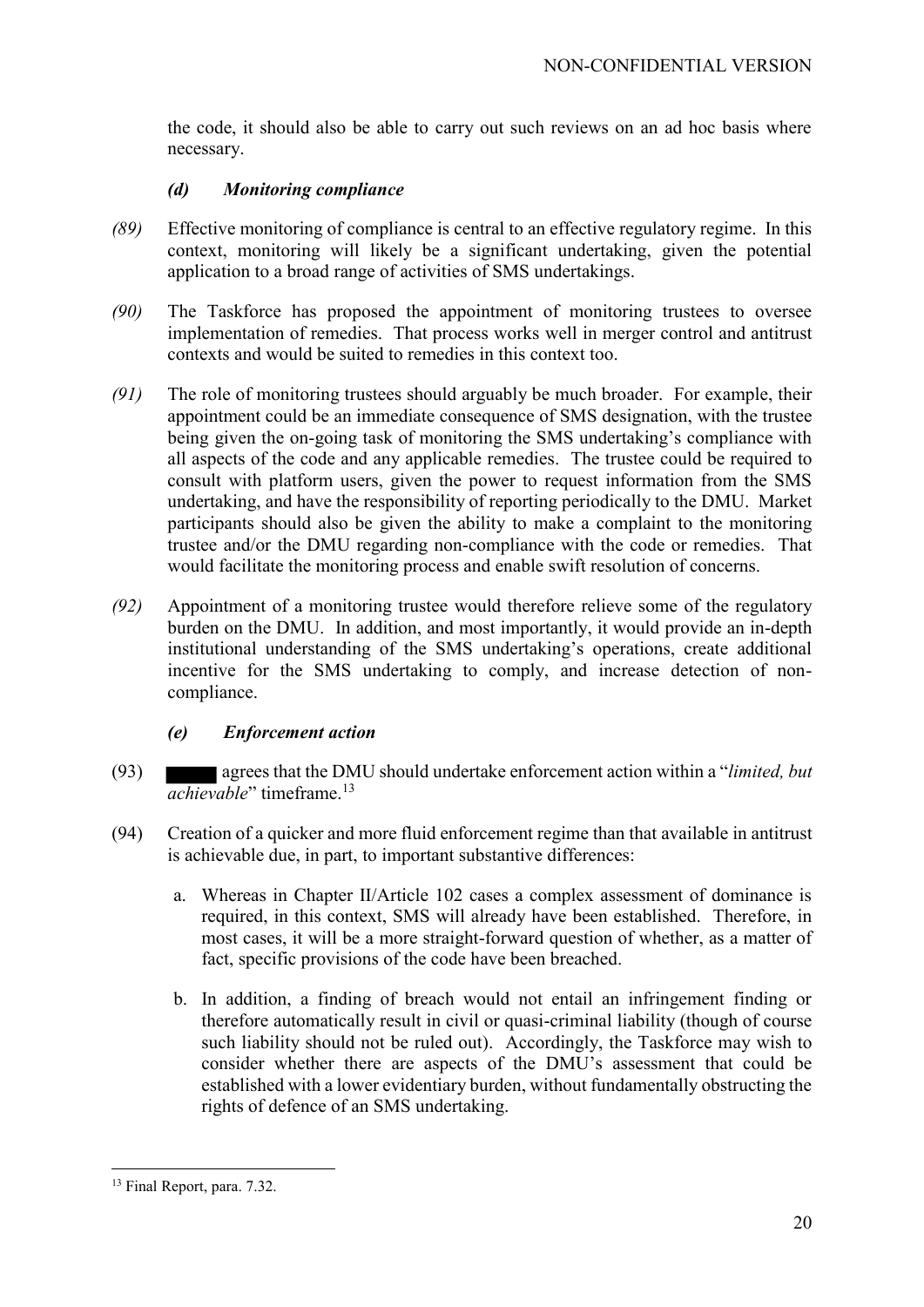- c. Scrutiny of SMS undertakings should be viewed as ongoing monitoring of its compliance with the code and remedies, rather than as an investigation. Appointment of a monitoring trustee on an on-going basis would be consistent with that approach. It would enable the DMU to have a supervisory relationship with the SMS undertaking in much the same way that the Financial Conduct Authority does with investment banks. Under Principle 11, authorised firms "*must disclose to the FCA appropriately anything relating to the firm of which the FCA would expect notice*". An equivalent rule could compel SMS undertakings to report to the DMU, for example, suspected breaches of the code and changes to policy or technology that are relevant to the code or remedies. The worst cases of misconduct could still warrant an antitrust investigation alongside robust action within the remit of the new regime, but otherwise there could be a continual line of communication during which compliance issues would be raised by the DMU and action expected of the SMS undertaking.
- d. Therefore, there may be considerable scope to resolve breaches of the code informally, where appropriate having regard to the degree of seriousness of the conduct, and where effective to ensure a more timely outcome.<sup>14</sup> However, informal resolution should not be an expectation of SMS undertakings, or the deterrent effect could be undermined. In any event, it may be appropriate to consult with industry on proposed informal settlement terms.
- (95) The ability of SMS undertakings to game the procedure, as some have done in antitrust investigations, should therefore be more limited. However, in any event, the DMU should be able to impose interim measures more readily to force the SMS undertaking into compliance, whilst balancing other competing considerations, including the need to undertake a robust assessment and to safeguard the rights of defence.
- (96) The need to safeguard competition during the DMU's investigation is clear, and recognised in the market study. <sup>15</sup> By definition, markets characterised by the presence of an SMS undertaking are particularly vulnerable, and less capable of withstanding a drawn-out investigation. The imposition of interim measures would preserve competition for the duration of the investigation, while relieving pressure on the timing of the substantive enforcement investigation. Interim measures would also operate to reduce incentives on the part of a SMS undertaking to engage in tactics that would delay the DMU's final decision.
- (97) The DMU's ability to impose interim measures should be effective and not merely theoretical. agrees that the interim measures provisions in Section 35 of the Competition Act 1998 are too burdensome to be effective in these circumstances.<sup>16</sup> In particular, as far as is aware, the CMA has imposed interim measures only once since the Competition Act 1998 came into force,<sup>17</sup> despite changes to the test in 2013 that lowered the legal threshold. In constructing the procedural framework

<sup>&</sup>lt;sup>14</sup> Final Report, para. 7.34

<sup>&</sup>lt;sup>15</sup> Final Report, para. 7.98

<sup>16</sup> Final Report, para. 7.33; Call for Information, fn 18.

<sup>&</sup>lt;sup>17</sup> Direction given pursuant to Section 35 of the Competition Act 1998, London Metal Exchange, 27 February 2006; [2007] CE/4778-04 (OFT)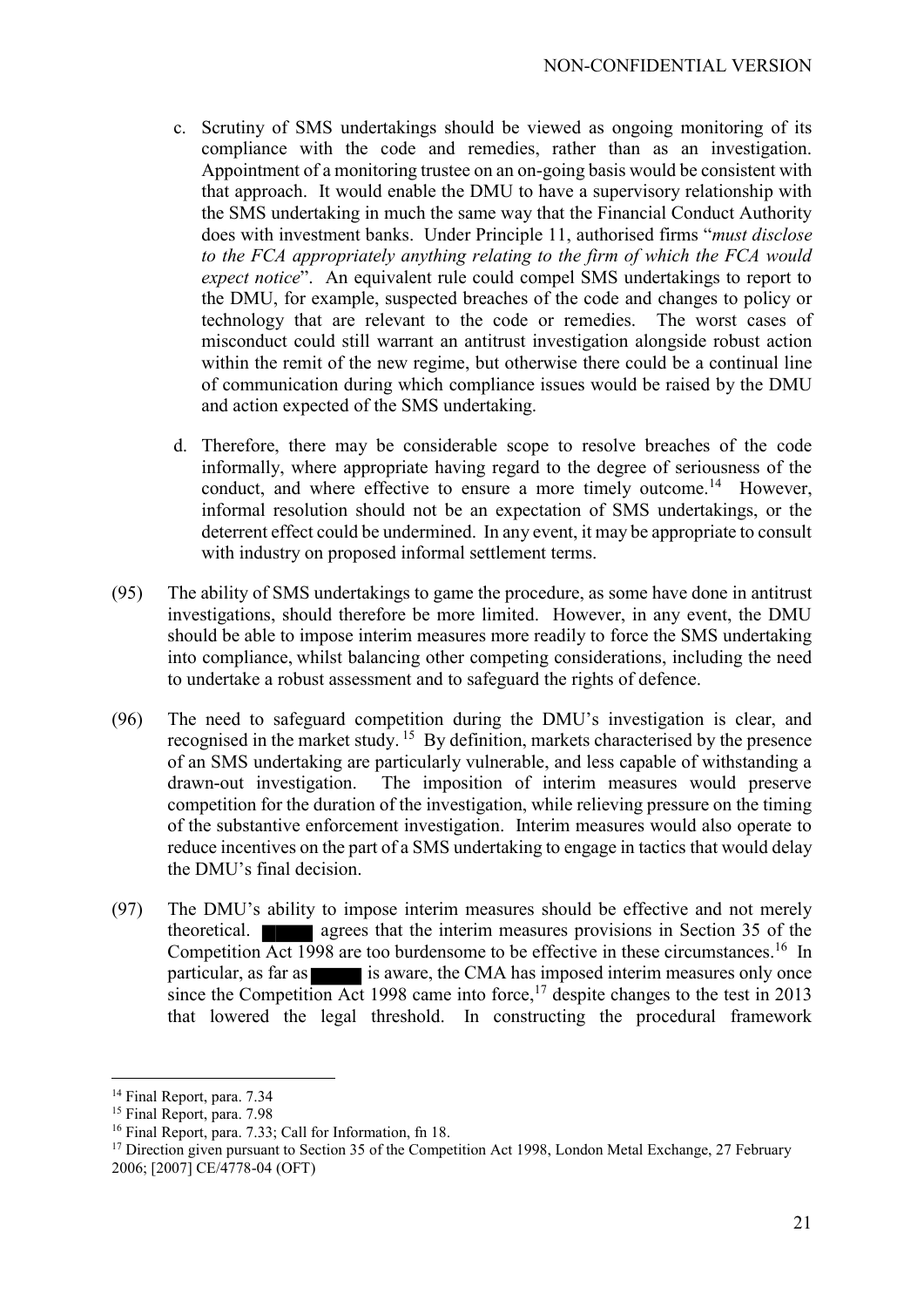empowering the DMU to impose interim measures, therefore proposes that the following principles should apply.

- a. If the Taskforce chooses to bring the framework for interim measures within the current provisions in Section 35 of the Competition Act 1998, the legislation should be adapted so that there is a presumption in favour of interim measures in circumstances where the DMU suspects a breach of the code, in order to prevent significant damage to a person or category of persons or protecting the public interest. Such a presumption could be rebuttable where necessary to protect SMS undertakings' legitimate business interests, for example, where an SMS undertaking is able to demonstrate that harm to competition will not accrue during the time period of the investigation or that the imposition of interim measures would be excessive and disproportionate. In any event, the DMU would be empowered to impose interim measures only to the extent necessary to remedy the alleged breach of the code.
- b. In any event, since SMS undertakings by definition enjoy a special status, and the decision to apply a code of conduct reflects the exceptional situation in those markets, the DMU should not have to demonstrate further exceptional circumstances in order to impose interim measures.
- c. More broadly, given the prospect of appeals, the Taskforce should avoid a test that requires the DMU to prove complex substantive elements, such as the existence of a tipping point or significant competitive harm, but should consider the appropriateness of presumptions in favour of interim measures.
- d. The DMU should have the ability to amend interim measures if the DMU identifies additional conduct of concern or if it becomes clear that the interim measures as initially formulated are not effective to address the relevant competition concerns (or indeed, if the DMU determines that conduct under investigation is no longer of concern and will not be pursued further).
- e. The Taskforce should also recommend procedural mechanisms to ensure that interim measures remain in force unless and until they are successfully overturned on appeal or a final decision is likewise successfully appealed.
- (98) The Final Report proposed that the DMU should have the power to impose fines for intentional or negligent breaches of the code, or failure to comply with DMU orders. agrees that the prospect of penalties is a useful tool to encourage compliance, and would be particularly powerful in the form of daily fines for continued noncompliance. However, large online platforms have shown themselves to be relatively unaffected even by record European Commission fines, and appeals and uncertainty can last for years. Therefore, other more permanent solutions to restore effective competition, such as functional separation of technologies, should assume greater importance.
- (99) The Final Report proposes a right of appeal on judicial review grounds by the SMS undertaking or other materially affected person against decisions of the DMU, on the basis that this would enable a timely review of the DMU's decisions in line with other regulatory regimes. **also agrees that there is little benefit to lengthy appeal processes.** As noted above, assuming that DMU enforcement decisions will not give rise to follow-